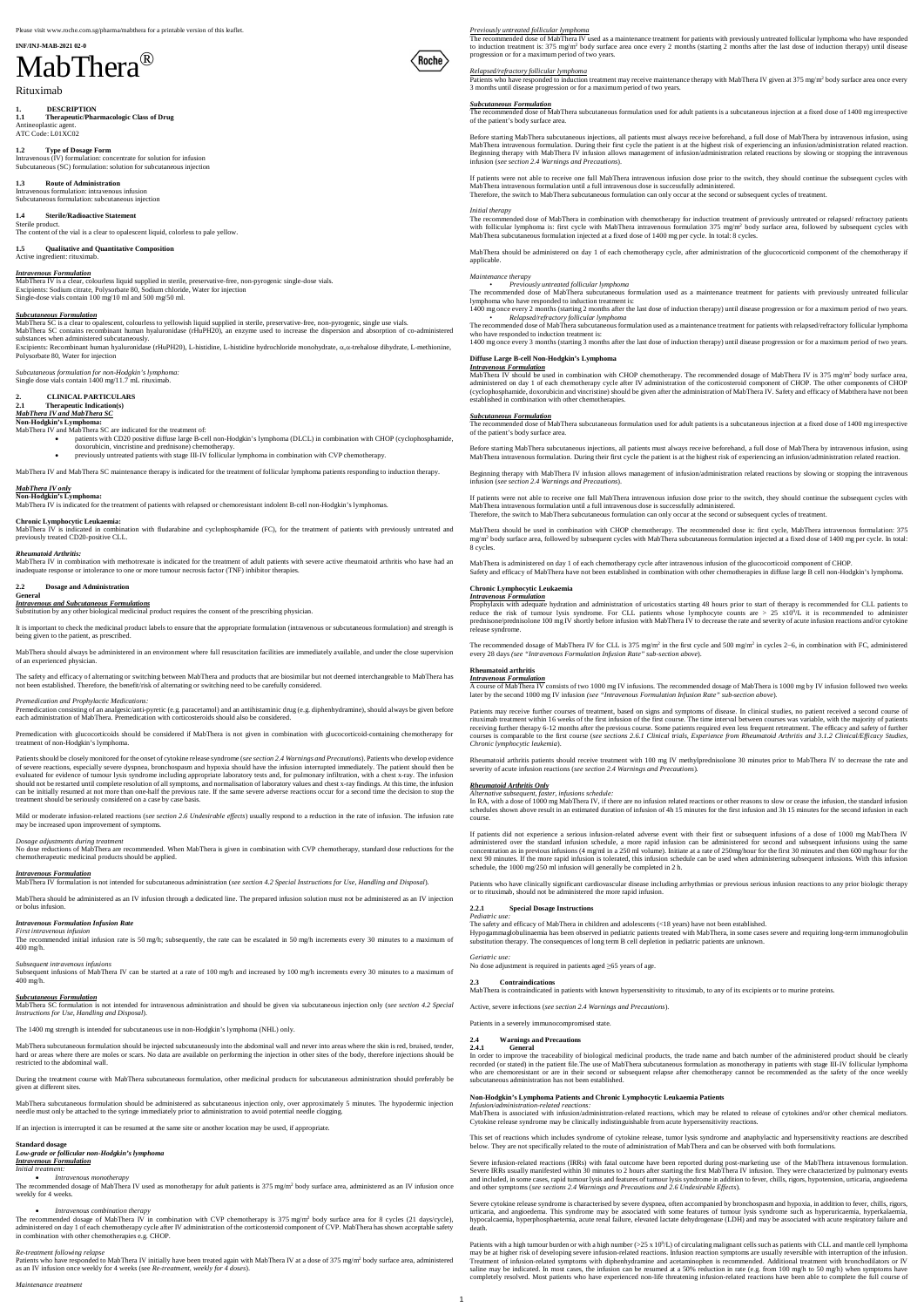MabThera IV therapy. Further treatment of patients after complete resolution of signs and symptoms has rarely resulted in repeated severe infusion-related reactions.

Patients with a high number (>25 x 10<sup>9</sup>/L) of circulating malignant cells or high tumour burden such as patients with CLL and mantle cell lymphoma, who may be at higher risk of especially severe infusion-related reactions, should only be treated with extreme caution and when other therapeutic alternatives have been exhausted. These patients should be very closely monitored throughout the first infusion. Consideration should be given to the use of a reduced infusion rate for the first infusion in these patients or a split dosing over two days during the first cycle and any subsequent cycles if the lymphocyte count is still >25 x  $10^9$ /L.

Anaphylactic and other hypersensitivity reactions have been reported following the intravenous administration of proteins to patients. In contrast to cytokine release syndrome, true hypersensitivity reactions typically occur within minutes after starting infusion. Medicinal products for the treatment of hypersensitivity reactions, e.g., epinephrine (adrenaline), antihistamines and glucocorticoids, should be available for immediate use in the event of a hypersensitivity reaction to MabThera. Clinical manifestations of anaphylaxis may appear similar to clinical manifestations of the cytokine release<br>syndrome (described above). Reactions attributed to hypersensitivity have

### · *Hypersensitivity Reactions / Anaphylaxis*

· *Administration-related reactions for MabThera SC* Administration related reactions have been observed in up to 50% of patients treated with Mabthera subcutaneous formulation in clinical trials. The reactions occurring within 24 hours of the subcutaneous injection consisted primarily of erythema pruritus, rash and injections site reactions such as pain, swelling and redness and were generally of mild or moderate (grade 1 or 2) and transient nature

Infusion related adverse reactions of all kinds have been observed in 77% of patients treated with MabThera intravenous formulation (including cytokine release syndrome accompanied by hypotension and bronchospasm in 10 % of patients) see section 4.8. These symptoms are usually reversible with<br>interruption of MabThera infusion and administration of an anti-pyretic, an anti and glucocorticoids if required. Please see cytokine release syndrome above for severe reactions.

Local cutaneous reactions were very common in patients receiving MabThera subcutaneous in clinical trials; reported in up to 50% of patients at some time during treatment. Symptoms included pain, swelling, induration, haemorrhage, erythema, pruritus and rash (*see section 2.6 Undesirable Effects*). Some local cutaneous reactions occurred more than 24 hours after the MabThera subcutaneous administration. The majority of local cutaneous reactions seen following administration of MabThera subcutaneous formulation was mild or moderate and resolved without any specific treatment.

Before starting MabThera subcutaneous injections, all patients must always receive beforehand, a full dose of MabThera by intravenous infusion, using MabThera intravenous formulation. The highest risk of experiencing an administration related reaction is generally observed at cycle one. Beginning the therapy with MabThera intravenous infusion would allow a better handling of the administration reactions by slowing or stopping the intravenous infusion.<br>If patients were not able to receive one full MabThera intravenous i MabThera intravenous formulation until a full intravenous dose is successfully administered. Therefore, the switch to MabThera subcutaneous formulation can only occur at the second or subsequent cycles of treatment.

As with the intravenous formulation, MabThera subcutaneous formulation should be administered in an environment where full resuscitation facilities are immediately available and under the close supervision of an experienced healthcare professional. Premedication consisting of an analgesic/antipyretic and an antihistamine should always be administered before each dose of MabThera subcutaneous formulation. Premedication with glucocorticoids should also be considered.

### Patients should be observed for at least 15 minutes following MabThera subcutaneous administration. A longer period may be appropriate in patients with an increased risk of hypersensitivity reactions.

Patients should be instructed to contact their treating physician immediately if symptoms that are suggestive of severe hypersensitivity or cytokine release syndrome occur at any time after medicinal product administration.

#### *Pulmonary events:*

Hepatitis B virus (HBV) screening should be performed in all patients before initiation of treatment with MabThera. At minimum this should include<br>HBsAg-status and HBcAb-status. These can be complemented with other appropr disease should not be treated with MabThera. Reactivation of HBV infection is a well-known complication in patients with chronic hepatitis B, especially in those receiving cytotoxic or immunosuppressive therapy. In addition, hematological malignancies may be a risk factor for HBV reactivation. Patients with positive hepatitis B serology should consult liver disease experts before start of treatment and should be monitored and managed following local medical standards to prevent hepatitis B reactivation.

Pulmonary events have included hypoxia, pulmonary infiltrates, and acute respiratory failure. Some of these events have been preceded by severe bronchospasm and dyspnea. In some cases, symptoms worsened over time, while in others initial improvement was followed by clinical deterioration.<br>Therefore, patients experiencing pulmonary events or other severe infusion-r their symptoms occurs. Patients with a history of pulmonary insufficiency or those with pulmonary tumour infiltration may be at greater risk of poor outcome and should be treated with increased caution. Acute respiratory failure may be accompanied by events such as pulmonary interstitial infiltration or edema, visible on a chest x-ray. The syndrome usually manifests itself within one or two hours of initiating the first infusion. Patients who experience<br>severe pulmonary events should have their infusion interrupted imm symptomatic treatment.

Very rare cases of progressive multifocal leukoencephalopathy (PML) have been reported during post-marketing use of MabThera in NHL and CLL (see<br>section 2.6 Undesirable Effects). The majority of patients had received ritux cell transplant.

Use of MabThera may be associated with an increased risk of progressive multifocal leukoencephalopathy (PML). Patients must be monitored at regular intervals for any new or worsening neurological symptoms or signs that may be suggestive of PML. If PML is suspected, further dosing must be suspended until PML has been excluded. The clinician should evaluate the patient to determine if the symptoms are indicative of neurological dysfunction, and if so, ive of PML. Consultation with a neurologist should be considered as clinically indicated

### *Rapid tumour lysis:*

MabThera mediates the rapid lysis of benign and malignant CD20-positive cells. Signs and symptoms (e.g. hyperuricemia, hyperkalemia, hypocalcemia, hyperphosphataemia, acute renal failure, elevated LDH) consistent with tumour lysis syndrome (TLS) have been reported to occur after the first MabThera IV infusion in patients with high numbers of circulating malignant lymphocytes. Prophylaxis for TLS should be considered for patients at risk of developing rapid tumour lysis (e.g. patients with a high tumour burden or with a high number  $(>25 \times 10^9 L)$  of circulating malignant cells such as patients with CLL and mantle cell lymphoma). These patients should be followed closely and appropriate laboratory monitoring performed. Appropriate medical therapy should be provided for patients who develop signs and symptoms consistent with rapid tumour lysis. Following treatment for and complete resolution of signs and symptoms, subsequent MabThera IV therapy has been administered in conjunction with prophylactic therapy for TLS in a limited number of cases.

Most infusion events reported were mild to moderate in severity. The most common symptoms were headache, pruritus, throat irritation, flushing, rash, urticaria, hypertension, and pyrexia. In general, the proportion of patients experiencing any infusion reaction was higher following the first infusion of any infusion reaction was higher following the first infusion of an

MabThera IV infusions should be administered in an environment where full resuscitation facilities are immediately available, and under the close supervision of an experienced oncologist/ hematologist.

### *Cardiovascular:*

Since hypotension may occur during MabThera administration, consideration should be given to withholding antihypertensive medications 12 hours prior to and throughout MabThera IV and MabThera SC administration. Angina pectoris or cardiac arrhythmia, such as atrial flutter and fibrillation, heart failure and/or myocardial infarction have occurred in patients treated with MabThera IV and MabThera SC. Therefore patients with a history of cardiac disease and/or cardiotoxic chemotherapy should be monitored closely.

### *Monitoring of blood counts:*

Although MabThera is not myelosuppressive in monotherapy, caution should be exercised when considering treatment of patients with neutrophil counts of < 1.5 x 10<sup>9</sup>/L and/or platelet counts of < 75 x 10<sup>9</sup>/L, as clinical experience with such patients is limited. MabThera IV has been used in patients who underwent autologous bone marrow transplantation and in other risk groups with a presumable reduced bone marrow function without inducing myelotoxicity.

Consideration should be given to the need for regular full blood counts, including platelet counts, during monotherapy with MabThera. When MabThera is given in combination with CHOP or CVP chemotherapy, regular full blood counts should be performed according to usual medical practice.

### *Infections:*

Serious infections, including fatalities, can occur during therapy with MabThera. MabThera should not be administered to patients with an active, severe infection (e.g. tuberculosis, sepsis and opportunistic infections, *see section 2.3 Contraindications*).

Physicians should exercise caution when considering the use of MabThera in patients with a history of recurring or chronic infections or with underlying<br>conditions which may further predispose patients to serious infection

Severe skin reactions such as Toxic Epidermal Necrolysis and Stevens-Johnson Syndrome, some with fatal outcome, have been reported *(see section 2.6 Undesirable Effects*). In case of such an event with a suspected relationship to MabThera IV, treatment should be permanently discontinued

### *Hepatitis B Infections*:

Cases of hepatitis B reactivation, some of which were fatal, including reports of fulminant hepatitis, have been reported in subjects receiving MabThera IV, although the majority of these subjects were also exposed to cytotoxic chemotherapy. The reports are confounded by both the underlying disease state and the cytotoxic chemotherapy.

Cases of fatal progressive multifocal leukoencephalopathy (PML) have been reported following use of MabThera IV for the treatment of autoimmune<br>diseases (including RA). Several, but not all of the reported cases had potent immunosuppressive therapy or chemotherapy. PML has also been reported in patients with autoimmune disease not treated with MabThera IV. Physicians<br>treating patients with autoimmune diseases should consider PML in the diffe with a neurologist should be considered as clinically indicated.

Patients treated with MabThera may receive non-live vaccinations. However, response rates to non-live vaccines may be reduced. In a randomized study,<br>patients with RA treated with MabThera IV and methotrexate had comparabl pneumococcal polysaccharide vaccine (43% vs 82% to at least 2 pneumococcal antibody serotypes), and KLH neoantigen (34% vs 80%), when given at<br>least 6 months after MabThera IV as compared to patients only receiving methotr MabThera therapy, these should be completed at least 4 weeks prior to commencing the next course of MabThera IV. In the overall experience of MabThera IV repeat treatment over one year, the proportions of patients with positive antibody titers against S. pneumonia. influenza, mumps, rubella, varicella and tetanus toxoid were generally similar to the proportions at baseline.

The following additional serious viral infections, either new, reactivated or exacerbated, have been identified in clinical studies or post-marketing reports. The majority of patients were profoundly immune-suppressed. These viral infections included JC virus [progressive multifocal leucoencephalopathy<br>(PML)], cytomegalovirus, herpes simplex virus, parvovirus B19, varicella zost occurred up to one year following discontinuation of MabThera and have resulted in death.

### *Progressive multifocal leukoencephalopathy*

If any doubt exists, further evaluation, including MRI scan preferably with contrast, cerebrospinal fluid (CSF) testing for JC Viral DNA and repeat neurological assessments, should be considered.

The physician should be particularly alert to symptoms suggestive of PML that the patient may not notice (e.g. cognitive, neurological or psychiatric symptoms). Patients should also be advised to inform their partner or caregivers about their treatment, since they may notice symptoms that the patient is not aware of.

### If a patient develops PML, the dosing of MabThera must be permanently discontinued.

Following reconstitution of the immune system in immunocompromised patients with PML, stabilisation or improved outcome has been seen. It remains unknown if early detection of PML and suspension of MabThera therapy may lead to similar stabilisation or improved outcome.

### *Skin reactions*:

Severe skin reactions such as Toxic Epidermal Necrolysis and Stevens-Johnson syndrome, some with fatal outcome, have been reported *(see section 2.6 Undesirable Effects).* In case of such an event with a suspected relationship to MabThera, treatment should be permanently discontinued.

#### *Immunization:*

The safety of immunization with live viral vaccines, following MabThera IV or MabThera SC therapy has not been studied and vaccination with live virus vaccines is not recommended.

Patients treated with MabThera may receive non-live vaccinations. However, with non-live vaccines response rates may be reduced. In a non-randomized study, patients with relapsed low-grade NHL who received MabThera IV monotherapy when compared to healthy untreated controls had a lower rate of response to vaccination with tetanus recall antigen (16% vs. 81%) and Keyhole Limpet Haemocyanin (KLH) neoantigen (4% vs. 76% when assessed for >2-fold increase in antibody titer).

Mean pre-therapeutic antibody titers against a panel of antigens (Streptococcus pneumoniae, influenza A, mumps, rubella, varicella) were maintained for at least 6 months after treatment with MabThera IV.

### **Rheumatoid Arthritis Patients**

### *Infusion-related Reactions:*

MabThera IV is associated with infusion-related reactions (IRRs), which may be related to release of cytokines and/or other chemical mediators. Premedication with IV glucocorticoid significantly reduced the incidence and severity of these events and should be administered prior to MabThera IV treatment (*See section 2.2 Dosage and Administration and section 2.6 Undesirable Effects*).

treatment course than following the second infusion. Subsequent MabThera infusions were better tolerated by patients than the initial infusion. Fewer than 1% of patients experienced serious IRRs, with most of these reported during the first infusion of the first course (*see section 2.6 Undesirable Effects*). The reactions reported were usually reversible with a reduction in rate, or interruption, of MabThera infusion and administration of an anti-pyretic, an antihistamine, and, occasionally, oxygen, IV saline or bronchodilators, and glucocorticoids if required. In most cases, the infusion can be resumed at a 50% reduction in rate (e.g. from 100 mg/h to 50 mg/h) when symptoms have completely resolved.

### *Hypersensitivity Reactions / Anaphylaxis:*

Anaphylactic and other hypersensitivity reactions have been reported following the intravenous administration of proteins to patients. Medicinal products for the treatment of hypersensitivity reactions, e.g., epinephrine, antihistamines and glucocorticoids, should be available for immediate use in the event of an allergic reaction during administration of MabThera IV.

### *Cardiovascular:*

Since hypotension may occur during MabThera IV infusion, consideration should be given to withholding anti-hypertensive medications 12 hours prior to the MabThera IV infusion.

Angina pectoris, or cardiac arrhythmias such as atrial flutter and fibrillation heart failure or myocardial infarction have occurred in patients with non-Hodgkin's lymphoma treated with MabThera IV. Therefore patients with a history of cardiac disease and/or those receiving cardiotoxic drug therapy should be monitored closely during infusions.

#### *Infections:*

Based on the mechanism of action of MabThera and the knowledge that B cells play an important role in maintaining normal immune response, patients may have an increased risk of infection following MabThera therapy. MabThera should not be administered to patients with an active infection or severely immunocompromised patients (e.g. where levels of CD4 or CD8 are very low). Physicians should exercise caution when considering the use of MabThera in patients with a history of recurring or chronic infections or with underlying conditions which may further predispose patients to serious infection (*see section 2.6 Undesirable Effects*). Patients who develop infection following MabThera therapy should be promptly evaluated and treated appropriately.

In patients with non-Hodgkin's Lymphoma receiving rituximab in combination with cytotoxic chemotherapy, very rare cases of hepatitis B reactivation have been reported (*see 2.4 Warnings and Precautions*).

### *Hepatitis B Infections:*

Cases of hepatitis B reactivation including those with a fatal outcome, have been reported in RA patients receiving MabThera IV.

Hepatitis B virus (HBV) screening should be performed in all patients before initiation of treatment with MabThera IV. At minimum this should include HBsAg-status and HBcAb-status. These can be complemented with other appropriate markers as per local guidelines. Patients with active hepatitis B disease should not be treated with MabThera IV. Patients with positive hepatitis B serology should consult liver disease experts before start of treatment and should be monitored and managed following local medical standards to prevent hepatitis B reactivation.

#### *Skin reactions:*

### *Progressive Multifocal Leukoencephalopathy:*

The efficacy and safety of MabThera for the treatment of autoimmune diseases other than rheumatoid arthritis has not been established.

#### *Immunization:*

Physicians should review the patient's vaccination status and patients should, if possible, be brought up-to-date with all immunizations in agreement with current immunization guidelines prior to initiating MabThera IV therapy and follow local/national guidance for adult vaccination against infectious disease. Vaccinations should be completed at least 4 weeks prior to first administration of MabThera IV.

The safety of immunization with live viral vaccines following MabThera therapy has not been studied. Therefore vaccination with live virus vaccines is not recommended whilst receiving MabThera or whilst peripherally B cell depleted.

### *Methotrexate (MTX) naïve populations:*

The use of MabThera is not recommended in MTX-naïve patients since a favourable benefit risk relationship has not been established.

### *Concomitant/sequential use of other DMARDs:*

The concomitant use of MabThera and antirheumatic therapies other than those specified under the rheumatoid arthritis indication and posology is not recommended.

There are limited data from clinical trials to fully assess the safety of the sequential use of other DMARDs (including TNF inhibitors and other biologics) following MabThera. The available data indicate that the rate of clinically relevant infection is unchanged when such therapies are used in patients previously treated with MabThera, however patients should be closely observed for signs of infection if biologic agents and/or DMARDs are used following MabThera therapy.

### *Malignancy:*

Immunomodulatory drugs may increase the risk of malignancy. On the basis of limited experience with MabThera in rheumatoid arthritis patients a possible risk for the development of solid tumours cannot be excluded at this time, although present data do not seem to suggest any increased risk.

## **2.4.2 Ability to Drive and Use Machines** MabThera has no or negligible effect on the ability to drive and use machines.

## **2.5 Use in Special Populations 2.5.1 Females and Males of Reproductive Potential**

### *Intravenous and Subcutaneous Formulations*

**Fertility**

No preclinical fertility studies have been conducted

### **Contraception**

Due to the long retention time of rituximab in B cell depleted patients, women of childbearing age must employ effective contraceptive methods during and for 12 months after treatment with MabThera.

### **Animal data**

Developmental toxicity studies performed in cynomolgus monkeys revealed no evidence of embryotoxicity in utero. Newborn offspring of maternal animals exposed to MabThera were noted to have depleted B-cell populations during the post natal phase.

### *Subcutaneous Formulation*

Pharmacokinetic and toxicology studies in animals demonstrate reduction in foetal weight and increase in the number of resorptions following injection of rHuPH20 at maternal systemic exposure levels comparable to those that could occur after accidental bolus IV administration of a single vial of the MabThera SC formulation in humans, based on the most conservative assumptions possible (*see section 3.3 Nonclinical Safety*).

### **2.5.2 Pregnancy**

*Intravenous and Subcutaneous Formulations* IgG immunoglobulins are known to cross the placental barrier.

B-cell levels in human neonates following maternal exposure to MabThera have not been studied in clinical trials. There are no adequate and wellcontrolled data from studies in pregnant women, however transient B-cell depletion and lymphocytopenia have been reported in some infants born to<br>mothers exposed to MabThera during pregnancy. For these reasons MabThera sho outweighs the potential risk.

*Subcutaneous Formulation* The subcutaneous formulation contains recombinant human hyaluronidase (rHuPH20).

#### **2.5.3 Lactation**

Maternal IgG enters breast milk, and rituximab has been reported to be excreted at low concentrations in human breast milk. Given that the clinical

significance of this finding for infants is not known, MabThera should not be administered to nursing mothers.

### **2.5.4 Pediatric Use**

The safety and efficacy of MabThera in children and adolescents (<18 years) have not been established.

Hypogammaglobulinaemia has been observed in pediatric patients treated with MabThera, in some cases severe and requiring long-term immunoglobulin substitution therapy. The consequences of long term B cell depletion in pediatric patients are unknown.

### **2.5.5 Geriatric Use**

No dose adjustment is required in patients aged ≥65 years of age.

### **2.5.6 Renal Impairment**

The safety and efficacy of renal impairment in MabThera patients has not been established.

### **2.5.7 Hepatic Impairment**

The safety and efficacy of hepatic impairment in MabThera patients has not been established.

## **2.6 Undesirable Effects**

**2.6.1 Clinical Trials**

### **Experience from non-Hodgkin's lymphoma and chronic lymphocytic leukaemia**

### *Intravenous Formulation*

The overall safety profile of MabThera in non-Hodgkin's lymphoma and chronic lymphocytic leukaemia is based on data from patients from clinical trials and from post-marketing surveillance. These patients were treated either with MabThera monotherapy (as induction treatment or maintenance treatment following induction treatment) or in combination with chemotherapy.

The most frequently observed adverse drug reactions (ADRs) in patients receiving MabThera were infusion-related reactions which occurred in the majority of patients during the first infusion. The incidence of infusion-related symptoms decreases substantially with subsequent infusions and is less than 1 % after eight doses of MabThera.

Infectious events (predominantly bacterial and viral) occurred in approximately 30-55 % of patients during clinical trials in patients with NHL and in 30- 50 % of patients during clinical trial in patients with CLL.

The most frequent reported or observed serious adverse drug reactions were:

- · Infusion-related reactions (including cytokine-release syndrome, tumour-lysis syndrome), *see section 2.4 Warnings and Precautions*.
- · Infections, *see section 2.4 Warnings and Precautions*.
- · Cardiovascular events, *see section 2.4 Warnings and Precautions*.

Other serious ADRs reported include hepatitis B reactivation and PML (*see section 2.4 Warnings and Precautions*).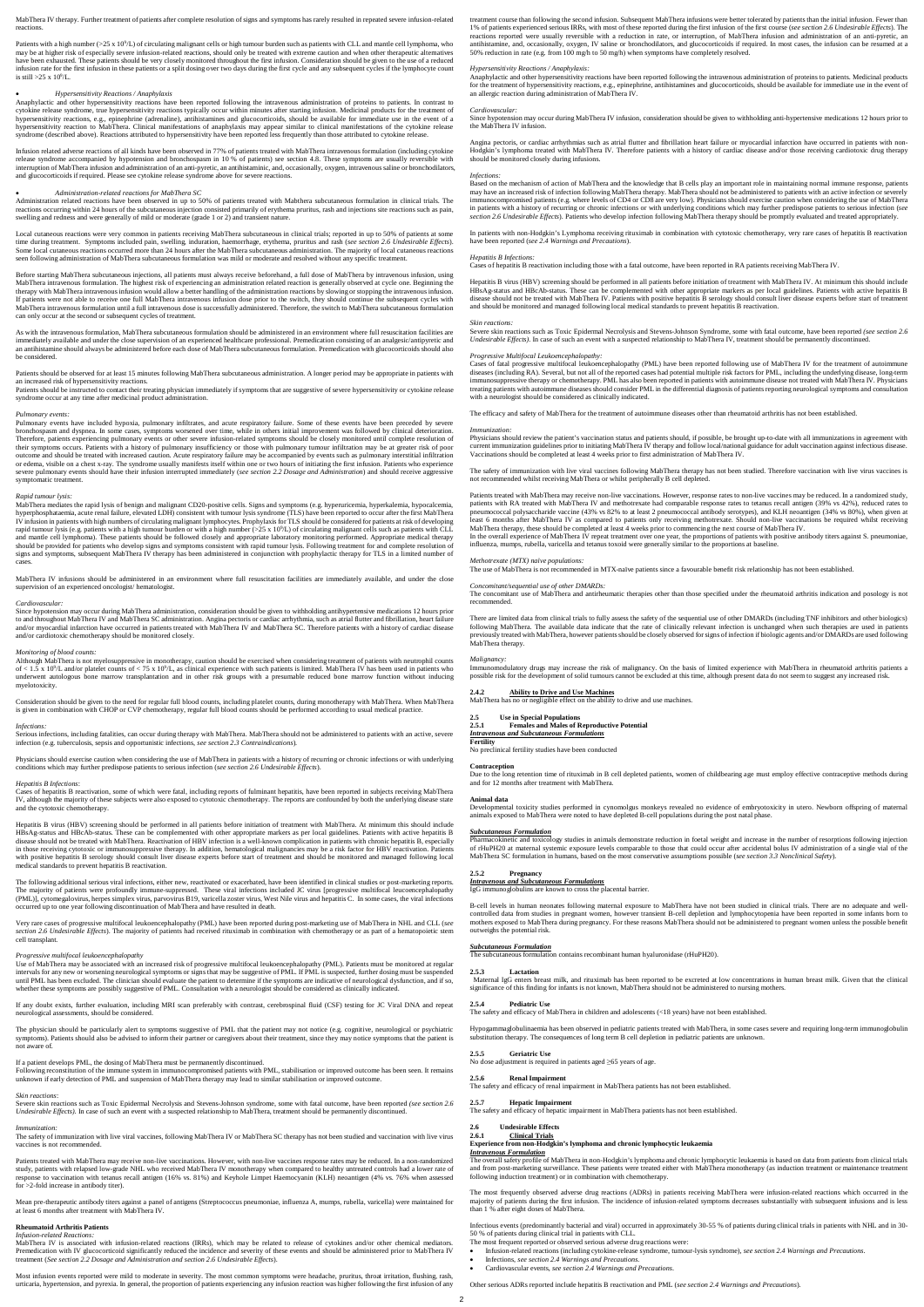The frequencies of ADRs reported with MabThera alone or in combination with chemotherapy are summarised in Table 1 below. Within each frequency grouping, undesirable effects are presented in order of decreasing seriousness. Frequencies are defined as very common ( $\geq 1/10$ ), common ( $\geq 1/100$  to <  $\geq 1/100$  to <  $\geq 1/1000$  to <  $\geq 1/10,000$  to <  $\geq 1/1$ data). The ADRs identified only during post-marketing surveillance, and for which a frequency could not be estimated, are listed under "not known".

| <b>Table 1</b> | ADRs reported in clinical trials or during postmarketing surveillance in patients with NHL and CLL disease treated with MabThera |
|----------------|----------------------------------------------------------------------------------------------------------------------------------|
|                | monotherapy/maintenance or in combination with chemotherapy                                                                      |

8 ncy not known

| <b>System Organ</b>                                               | <b>Very Common</b>                                                      | Common                                                                                                                                                                                                                                                                                                                                                                                                                                 | <b>Uncommon</b>                                                                                                                                                   | Rare                                           | <b>Very Rare</b>                                                                                    | Not known <sup>8</sup>                                      |
|-------------------------------------------------------------------|-------------------------------------------------------------------------|----------------------------------------------------------------------------------------------------------------------------------------------------------------------------------------------------------------------------------------------------------------------------------------------------------------------------------------------------------------------------------------------------------------------------------------|-------------------------------------------------------------------------------------------------------------------------------------------------------------------|------------------------------------------------|-----------------------------------------------------------------------------------------------------|-------------------------------------------------------------|
| Class<br><b>Infections</b> and                                    | Bacterial infections,                                                   | Sepsis, <sup>+</sup> pneumonia,                                                                                                                                                                                                                                                                                                                                                                                                        |                                                                                                                                                                   | Serious viral                                  |                                                                                                     |                                                             |
| infestations                                                      | viral infections,<br><sup>+</sup> bronchitis                            | *febrile infection,<br><sup>+</sup> herpes zoster,<br>respiratory tract<br>infection, fungal<br>infections, infections of<br>unknown aetiology,<br><sup>+</sup> acute bronchitis,<br>*sinusitis, hepatitis B <sup>1</sup>                                                                                                                                                                                                              |                                                                                                                                                                   | infection <sup>2</sup>                         |                                                                                                     |                                                             |
| <b>Blood and the</b><br>lymphatic system<br>disorders             | Neutropenia,<br>leucopenia,<br>+febrileneutropenia,<br>thrombocytopenia | Anaemia,<br>pancytopenia,<br>*granulocytopenia                                                                                                                                                                                                                                                                                                                                                                                         | Coagulation disorders,<br>aplastic anaemia,<br>haemolytic anaemia,<br>lymphadenopathy                                                                             |                                                | Transient increase<br>in serum IgM<br>levels <sup>3</sup>                                           | Late neutropenia <sup>3</sup>                               |
| Immune system<br>disorders                                        | Infusion related<br>reactions <sup>4</sup> ,<br>angioedema              | Hypersensitivity                                                                                                                                                                                                                                                                                                                                                                                                                       |                                                                                                                                                                   | Anaphylaxis                                    | Tumour lysis<br>syndrome,<br>cytokine release<br>syndrome <sup>4</sup> , serum<br>sickness          | infusion-related<br>acute reversible<br>thrombocytopenia    |
| <b>Metabolism</b> and<br>nutrition disorders                      |                                                                         | Hyperglycaemia,<br>weight decrease,<br>peripheral edema, face<br>edema, increased LDH,<br>hypocalcemia                                                                                                                                                                                                                                                                                                                                 |                                                                                                                                                                   |                                                |                                                                                                     |                                                             |
| Psychiatric<br>disorders                                          |                                                                         |                                                                                                                                                                                                                                                                                                                                                                                                                                        | Depression,<br>nervousness                                                                                                                                        |                                                |                                                                                                     |                                                             |
| Nervous system<br>disorders                                       |                                                                         | Paresthesia,<br>hypoesthesia, agitation,<br>insomnia,<br>vasodilatation,<br>dizziness, anxiety                                                                                                                                                                                                                                                                                                                                         | Dysgeusia                                                                                                                                                         |                                                | peripheral<br>neuropathy, facial<br>nerve palsy <sup>5</sup>                                        | Cranial<br>neuropathy, loss<br>of other senses <sup>5</sup> |
| <b>Eye disorders</b>                                              |                                                                         | Lacrimation disorder,                                                                                                                                                                                                                                                                                                                                                                                                                  |                                                                                                                                                                   |                                                | Severe vision<br>loss <sup>5</sup>                                                                  |                                                             |
| Ear and labyrinth<br>disorders                                    |                                                                         | conjunctivitis<br>Tinnitus, ear pain                                                                                                                                                                                                                                                                                                                                                                                                   |                                                                                                                                                                   |                                                |                                                                                                     | Hearing loss <sup>5</sup>                                   |
| <b>Cardiac disorders</b>                                          |                                                                         | *Myocardial<br>infarction <sup>4</sup> and 6.<br>arrhythmia, +atrial<br>fibrillation,<br>tachycardia, +cardiac<br>disorder                                                                                                                                                                                                                                                                                                             | <sup>+</sup> Left ventricular<br>failure,<br>supraventricular<br>tachycardia,<br>ventricular<br>tachycardia, *angina,<br>+myocardial<br>ischaemia,<br>bradycardia | severe<br>cardiac<br>events <sup>4</sup> and 6 | Heart failure <sup>4 and 6</sup>                                                                    |                                                             |
| Vascular disorders                                                |                                                                         | Hypertension,<br>orthostatic hypotension,<br>hypotension                                                                                                                                                                                                                                                                                                                                                                               |                                                                                                                                                                   |                                                | Vasculitis<br>(predominately<br>cutaneous),<br>leukocyte-clastic<br>vasculitis                      |                                                             |
| Respiratory,<br>thoracic and<br>mediastinal<br>disorders          |                                                                         | Bronchospasm <sup>4</sup> ,<br>respiratory disease,<br>chest pain, dyspnoea,<br>increased cough,<br>rhinitis                                                                                                                                                                                                                                                                                                                           | Asthma, bronchiolitis<br>obliterans, lung<br>disorder, hypoxia                                                                                                    | Interstitial<br>lung<br>disease <sup>7</sup>   | Respiratory<br>failure <sup>4</sup>                                                                 | lung infiltration                                           |
| Gastrointestinal<br>disorders                                     | Nausea                                                                  | Vomiting, diarrhea,<br>abdominal pain,<br>dysphagia, stomatitis,<br>constipation, dyspepsia,<br>anorexia, throat<br>irritation                                                                                                                                                                                                                                                                                                         | Abdominal<br>enlargement                                                                                                                                          |                                                | Gastrointestinal<br>perforation <sup>7</sup>                                                        |                                                             |
| Skin and<br>subcutaneous<br>tissue disorders                      | Pruritis, rash,<br><sup>+</sup> alopecia                                | Urticaria, sweating,<br>night sweats, <sup>+</sup> skin<br>disorder                                                                                                                                                                                                                                                                                                                                                                    |                                                                                                                                                                   |                                                | Severe bullous<br>skin reactions,<br>toxic epidermal<br>necrolysis',<br>Stevens-Johnson<br>syndrome |                                                             |
| Musculoskeletal,<br>connective tissue<br>and bone disorders       |                                                                         | Hypertonia, myalgia,<br>arthralgia, back pain,<br>neck pain, pain                                                                                                                                                                                                                                                                                                                                                                      |                                                                                                                                                                   |                                                |                                                                                                     |                                                             |
| <b>Renal and</b><br>urinary<br>disorders                          |                                                                         |                                                                                                                                                                                                                                                                                                                                                                                                                                        |                                                                                                                                                                   |                                                | Renal failure <sup>4</sup>                                                                          |                                                             |
| <b>General disorders</b><br>and administration<br>site conditions | Fever, chills,<br>asthenia, headache                                    | Tumour pain, flushing,<br>malaise, cold<br>syndrome, 'fatigue,<br>*shivering, *multi-<br>organ failure <sup>4</sup>                                                                                                                                                                                                                                                                                                                    | infusion site pain                                                                                                                                                |                                                |                                                                                                     |                                                             |
| <b>Investigations</b>                                             | Decreased IgG<br>levels                                                 |                                                                                                                                                                                                                                                                                                                                                                                                                                        |                                                                                                                                                                   |                                                |                                                                                                     |                                                             |
| $2$ see also section infection below<br>alco cootion haamatologi  |                                                                         | For each term, the frequency count was based on reactions of all grades (from mild to severe), except for terms marked with "+" where the frequency count<br>was based only on severe ( $\ge$ grade 3 NCI common toxicity criteria) reactions. Only the highest frequency observed in the trials is reported.<br><sup>1</sup> includes reactivation and primary infections; frequency based on R-FC regimen in relapsed/refractory CLL |                                                                                                                                                                   |                                                |                                                                                                     |                                                             |

<sup>3</sup> see also section haematologic adverse reactions below<br><sup>4</sup> see also section infusion-related reactions below. Rarely fatal cases reported<br><sup>5</sup> simes and symptoms of crapial pauropathy. Occurred at various times up to a

signs and symptoms of cranial neuropathy. Occurred at various times up to several months after completion of MabThera therapy <sup>6</sup> observed mainly in patients with prior cardiac condition and/or cardiotoxic chemotherapy and were mostly associated with infusion-related reactions

opment programme, the safety profile of MabThera subcutaneous formulation was comparable to that of the intravenous formulation with the exception of local injection site reactions.

7 includes fatal cases

The following terms have been reported as adverse events during clinical trials, however, were reported at a similar or lower incidence in the MabTheraarms compared to control arms: haematotoxicity, neutropenic infection, urinary tract infection, sensory disturbance, pyrexia.

## *Subcutaneous Formulation*

In clinical trials with MabThera monotherapy given for 4 weeks, haematological abnormalities occurred in a minority of patients and were usually mild and reversible. Severe (grade 3/4) neutropenia was reported in 4.2%, anaemia in 1.1% and thrombocytopenia in 1.7% of the patients. During MabThera<br>maintenance treatment for up to 2 years, leucopenia (5% vs. 2%, grade 3/4) when compared to observation. The incidence of thrombocytopenia was low (<1%, grade 3/4) and was not different between treatment arms

Local cutaneous reactions, including injection site reactions were very common (≥ 1/10) in patients receiving MabThera subcutaneous formulation. In the phase 3 SABRINA (BO22334), local cutaneous reactions were reported in up to 23% of patients receiving subcutanous MabThera. The most common local cutaneous reactions in the subcutaneous arm were injection erythema (13%), injection site pain (8%) and injection site oedema (4%). Events seen following subcutaneous administration were mild or moderate, apart from following subcutaneous administration were mild or moderate, apart from one patient who reported a local cutaneous reaction of Grade 3 (injection site rash) following the first MabThera subcutaneous administration (Cycle 2). Local cutaneous reactions of any grade in the MabThera subcutaneous arm were most common during the first subcutaneous cycle (Cycle 2), followed by the second, and the incidence decreased with subsequent injections.

### **Further information on selected, serious adverse drug reactions**

*Intravenous Formulation Administration-related reactions*

Cardiovascular reactions during clinical trials with MabThera monotherapy were reported in 18.8 % of patients with the most frequently reported events being hypotension and hypertension. Cases of grade 3 or 4 arrhythmia (including ventricular and supraventricular tachycardia) and angina pectoris during infusion were renorted .<br>were reported.

Signs and symptoms suggestive of an infusion-related reaction (IRR) were reported in more than 50 % of patients in clinical trials, and were predominantly seen during the first infusion, usually in the first one to two hours. These symptoms mainly comprised fever, chills and rigors. Other symptoms included flushing, angioedema, bronchospasm, vomiting, nausea, urticaria/rash, fatigue, headache, throat irritation, rhinitis, pruritus, pain, tachycardia, hypertension, hypotension, dyspnoea, dyspepsia, asthenia and features of tumour lysis syndrome.

In CLL, the overall incidence of grade 3 or 4 cardiac disorders was low both in the first-line study (4 % R-FC, 3 % FC) and in the relapsed/refractory study (4 % R-FC, 4 % FC).

Severe IRRs (such as bronchospasm, hypotension) occurred in up to 12 % of the cases. Additional reactions reported in some cases were myocardial infarction, atrial fibrillation, pulmonary oedema and acute reversible thrombocytopenia. Exacerbations of pre-existing cardiac conditions such as angina toris or congestive heart failure or severe cardiac events (heart failure, myocardial infarction, atrial fibrillation), pulmonary oedema, multi-organ fail tumour lysis syndrome, cytokine release syndrome, renal failure, and respiratory failure were reported at lower or unknown frequencies. The incidence of infusion-related symptoms decreased substantially with subsequent infusions and is < 1% of patients by the eighth cycle of MabThera (-containing) treatment.

### *Subcutaneous Formulation*

The risk of acute administration-related reactions associated with the subcutaneous formulation of MabThera was assessed in two open-label trials involving patients with follicular lymphoma during induction and maintenance (SABRINA BO22334) and during maintenance only (SparkThera BP22333).

In trial SABRINA BO22334, severe administration-related reactions (grade≥3) were reported in two patients (1%) following administration of MabThera subcutaneous formulation (one patient reporting grade 3 injection site rash, and one patient reporting grade 3 dry mouth), both occurring after induction cycle 2 i.e. the first MabThera subcutaneous formulation dose given to each patient.

In trial SparkThera BP22333, no severe administration-related reactions were reported.

### *Intravenous Formulation*

*Infections* MabThera IV induces B-cell depletion in about 70-80% of patients, but was associated with decreased serum immunoglobulins only in a minority of patients.

Patients received 2 x 1000 mg of MabThera separated by an interval of two weeks; in addition to methotrexate (10-25 mg/week). MabThera infusions were administered after an intravenous infusion of 100 mg methylprednisolone; patients also received treatment with oral prednisone for 15 days. Events are listed in Table 2. Frequencies are defined as very common (≥1/10) and common (≥1/100 to <1/10), uncommon (≥1/1,000 to <1/100), and very rare (<1/10,000). Within each frequency grouping, undesirable effects are presented in order of decreasing seriousness.<br>The most frequent adverse reactions considered due to receipt of MabThera were infusion related reactions.

Localized candida infections as well as Herpes zoster were reported at a higher incidence in the MabThera-containing arm of randomized studies. Severe infections were reported in about 4% of patients treated with MabThera monotherapy. Higher frequencies of infections overall, including grade 3 or 4 infections, were observed during MabThera maintenance treatment up to 2 years when compared to observation. There was no cumulative toxicity in terms of infections reported over a 2-year treatment period. In addition, other serious viral infections either new, reactivated or exacerbated, some of which were fatal, have been reported with MabThera treatment. The majority of patients had received MabThera in combination with chemotherapy or as part of a hematopoietic stem cell transplant. Examples of these serious viral infections are infections caused by the herpes viruses (Cytomegalovirus, Varicella Zoster Virus and Herpes Simplex Virus), JC virus (progressive multifocal leukoencephalopathy (PML)) and hepatitis C virus. Cases of fatal PML that occurred after disease progression and retreatment have also been reported in clinical trials. Cases of hepatitis B reactivation, have been reported, the majority of which were in subjects receiving MabThera in combination with cytotoxic chemotherapy. In patients with relapsed/refractory CLL, the incidence of grade 3/4 hepatitis B infection (reactivation and primary infection) was 2 % in R-FC vs 0 % FC. Progression of Kaposi's sarcoma has been observed in MabThera-exposed patients with pre-existing Kaposi's sarcoma. These cases occurred in non-approved indications and the majority of patients were HIV positive.

### *Maintenance Treatment (NHL) up to 2 years*

Data from a phase III clinical trial included 2 cases of fatal PML in NHL patients that occurred after disease progression and retreatment (*see section 2.4 Warnings and Precautions*).

### *Hematologic events*

During the treatment course in studies with MabThera in combination with chemotherapy, grade 3/4 leucopenia (R-CHOP 88 % vs. CHOP 79 %, R-FC 23 % vs. FC 12 %), neutropenia (R-CVP 24 % vs. CVP 14 %; R-CHOP 97 % vs. CHOP 88%, R-FC 30% vs. FC 19% in previously untreated CLL), pancytopenia (R-FC 3% vs. FC 1% in previously untreated CLL) were usually reported with higher frequencies when compared to chemotherapy alone.<br>However, the higher incidence of neutropenia in patients treated with MabThera and infestations compared to patients treated with chemotherapy alone and the neutropenia was not prolonged in the MabThera group plus chemotherapy group. There were no differences reported for the incidence of anaemia. Some cases of late neutropenia occurring more than four weeks after the last infusion of MabThera were reported. In the CLL first-line study, Binet stage C patients experienced more adverse events in the R-FC arm compared to the<br>FC arm (R-FC 83% vs. FC 71%). In the relapsed/refractory CLL study, gr compared to 9 % of patients in the FC group.

In studies of MabThera in patients with Waldenstrom's macroglobulinaemia, transient increases in serum IgM levels have been observed following treatment initiation, which may be associated with hyperviscosity and related symptoms. The transient IgM increase usually returned to at least baseline level within 4 months.

### *Cardiovascular events*

During maintenance treatment, the incidence of grade 3/4 cardiac disorders was comparable between patients treated with MabThera and observation. Cardiac events were reported as serious adverse events (including atrial fibrillation, myocardial infarction, left ventricular failure, myocardial ischemia) in 3 % of patients treated with MabThera compared to <1 % on observation.

In studies evaluating MabThera in combination with chemotherapy, the incidence of grade 3 and 4 cardiac arrhythmias, predominantly supraventricular arrhythmias such as tachycardia and atrial flutter/fibrillation, was higher in the R-CHOP group (14 patients, 6.9 %) as compared to the CHOP group (3 patients, 1.5 %). All of these arrhythmias either occurred in the context of a MabThera infusion or were associated with predisposing conditions fever, infection, acute myocardial infarction or pre-existing respiratory and cardiovascular disease. No difference between the R-CHOP and CHOP group was observed in the incidence of other grade 3 and 4 cardiac events including heart failure, myocardial disease and manifestations of coronary artery disease.

### *IgG levels*

In the clinical trial evaluating MabThera maintenance treatment in relapsed/refractory follicular lymphoma, median IgG levels were below the lower limit of normal (LLN) (< 7 g/L) after induction treatment in both the observation and the MabThera groups. In the observation group, the median IgG level<br>subsequently increased to above the LLN, but remained constant in the MabT about 60 % in the MabThera group throughout the 2 year treatment period, while it decreased in the observation group (36 % after 2 years).

### *Neurologic events*

During the treatment period, four patients (2 %) treated with R-CHOP, all with cardiovascular risk factors, experienced thromboembolic cerebrovascular accidents during the first treatment cycle. There was no difference between the treatment groups in the incidence of other thromboembolic events. In<br>contrast, three patients (1.5 %) had cerebrovascular events in the CHOP g incidence of grade 3 or 4 nervous system disorders was low both in the first-line study (4 % R-FC, 4 % FC) and in the relapsed/refractory study (3 % RFC, 3 % FC).

Cases of posterior reversible encephalopathy syndrome (PRES) / reversible posterior leukoencephalopathy syndrome (RPLS) have been reported. Signs and symptoms included visual disturbance, headache, seizures and altered mental status, with or without associated hypertension. A diagnosis of<br>PRES/RPLS requires confirmation by brain imaging. The reported cases had recog disease, hypertension, immunosuppressive therapy and/or chemotherapy.

#### *Respiratory system*

Respiratory failure/insufficiency and pulmonary infiltrates in the context of infusion-related reactions (*see section 2.4 Warnings and Precautions*). In addition to pulmonary events associated with infiltrates outside of infusions-related reactions and interstitial lung disease, pneumonitis have some with fatal outcome, has been reported rarely.

### *Gastrointestinal disorders*

Gastrointestinal perforation in some cases leading to death has been observed in patients receiving MabThera for treatment of Non-Hodgkin's lymphoma (NHL). In the majority of these cases, MabThera was administered with chemotherapy.

### *Skin and subcutaneous tissue disorders*

Toxic Epidermal Necrolysis and Stevens-Johnson syndrome, some with fatal outcome, have been reported very rarely.

#### Subpopulations

*Monotherapy Elderly patients (≥ 65 years):*

The incidence of ADRs of all grades and grade 3 /4 ADR was similar in elderly patients compared to younger patients (<65 years).

### *Combination Therapy*

*Elderly patients (* $\geq 65$  *years).* 

The incidence of grade 3/4 blood and lymphatic adverse events was higher in elderly patients compared to younger patients (<65 years), with previously untreated or relapsed/refractory CLL.

### *Bulky disease:*

There was a higher incidence of grade 3/4 ADRs in patients with bulky disease than in patients without bulky disease (25.6 % vs. 15.4 %). The incidence of ADRs of any grade was similar in these two groups.

### *Re-treatment with monotherapy:*

The percentage of patients reporting ADRs upon re-treatment with further courses of MabThera was similar to the percentage of patients reporting ADRs upon initial exposure (any grade and grade 3/4 ADRs).

### **Experience from Rheumatoid Arthritis**

*Intravenous Formulation* The overall safety profile of MabThera IV in rheumatoid arthritis is based on data from patients from clinical trials and from post-marketing surveillance. The safety profile of MabThera IV in patients with severe rheumatoid arthritis (RA) is summarized in the sections below. In clinical trials more than 3100 patients received at least one treatment course and were followed for periods ranging from 6 months to over 5 years; approximately 2400 patients received two or more courses of treatment with over 1000 having received 5 or more courses. The safety information collected during post marketing experience reflects the expected adverse reaction profile as seen in clinical trials for MabThera (*see section 2.4 Warnings and Precautions*)

was 23% with the first infusion and decreased with subsequent infusions. Serious IRRs were uncommon (0.5% of patients) and were predominantly seen during the initial course. In addition to adverse reactions seen in RA clinical trials for rituximab, progressive multifocal leukoencephalopathy (PML) (*see section 2.4 Warnings and Precautions*) and serum sickness-like reaction have been reported during post marketing experience.

### **Table 2 Summary of Adverse Drug Reactions Reported in Clinical Trials or During Postmarketing Surveillance Occurring in Patients with**

| Rheumatoid Arthritis receiving MabThera<br><b>System Organ</b>       | <b>Very Common</b>                                                                                                                                                   | Common                                                                                              | <b>Uncommon</b>                                                                                                                                                      | Rare                                                                                   | Very rare                                                                                                            |
|----------------------------------------------------------------------|----------------------------------------------------------------------------------------------------------------------------------------------------------------------|-----------------------------------------------------------------------------------------------------|----------------------------------------------------------------------------------------------------------------------------------------------------------------------|----------------------------------------------------------------------------------------|----------------------------------------------------------------------------------------------------------------------|
| <b>Class</b>                                                         |                                                                                                                                                                      |                                                                                                     |                                                                                                                                                                      |                                                                                        |                                                                                                                      |
| <b>Infections</b> and<br><b>Infestations</b>                         | Upper respiratory tract<br>infection, urinary tract<br>infection                                                                                                     | Bronchitis, sinusitis,<br>gastroenteritis, tinea<br>pedis                                           |                                                                                                                                                                      |                                                                                        | PML.<br>reactivation of<br>hepatitis B                                                                               |
| <b>Blood and</b><br>lymphatic system<br>disorders                    |                                                                                                                                                                      | neutropenia <sup>1</sup>                                                                            |                                                                                                                                                                      | late neutropenia <sup>2</sup>                                                          | Serum sickness-<br>like reaction                                                                                     |
| Cardiac<br><b>Disorders</b>                                          |                                                                                                                                                                      |                                                                                                     |                                                                                                                                                                      | Angina pectoris,<br>atrial fibrillation.<br>heart failure,<br>myocardial<br>infarction | Atrial flutter                                                                                                       |
| <b>Immune System</b><br><b>Disorders</b>                             | *Infusion related<br>reactions (hypertension,<br>nausea, rash, pyrexia,<br>pruritus, urticaria, throat<br>irritation, hot flush.<br>hypotension<br>rhinitis, rigors, |                                                                                                     | *Infusion related<br>reactions (generalized<br>oedema, bronchospasm<br>wheezing, laryngeal<br>oedema, angioneurotic<br>oedema, generalized<br>pruritis, anaphylaxis, |                                                                                        |                                                                                                                      |
| <b>General disorders</b><br>and<br>administration site<br>conditions | tachycardia, fatigue,<br>oropharyngeal pain,<br>peripheral oedema,<br>erythema                                                                                       |                                                                                                     | anaphylactoid reaction                                                                                                                                               |                                                                                        |                                                                                                                      |
| Metabolism and<br><b>Nutritional</b><br><b>Disorders</b>             |                                                                                                                                                                      | Hypercholesterolemia                                                                                |                                                                                                                                                                      |                                                                                        |                                                                                                                      |
| <b>Nervous System</b><br>disorders                                   | Headache                                                                                                                                                             | Paraesthesia, migraine,<br>dizziness, sciatica                                                      |                                                                                                                                                                      |                                                                                        |                                                                                                                      |
| Skin and<br>subcutaneous tissue<br>disorders                         |                                                                                                                                                                      | Alopecia                                                                                            |                                                                                                                                                                      |                                                                                        | Severe bullous<br>skin reactions.<br>toxic epidermal<br>necrolysis <sup>5</sup> ,<br>Stevens-<br>Johnson<br>syndrome |
| Psychiatric<br>disorders                                             |                                                                                                                                                                      | Depression, anxiety                                                                                 |                                                                                                                                                                      |                                                                                        |                                                                                                                      |
| Gastrointestinal<br><b>Disorders</b>                                 |                                                                                                                                                                      | Dyspepsia, diarrhoea,<br>gastro-oesophageal<br>reflux, mouth<br>ulceration, upper<br>abdominal pain |                                                                                                                                                                      |                                                                                        |                                                                                                                      |
| <b>Musculoskeletal</b><br>disorders                                  |                                                                                                                                                                      | Arthralgia/<br>musculoskeletal pain,<br>osteoarthritis, bursitis                                    |                                                                                                                                                                      |                                                                                        |                                                                                                                      |
| <b>Investigations</b>                                                | decreased IgM levels <sup>4</sup>                                                                                                                                    | decreased IgG levels <sup>4</sup>                                                                   |                                                                                                                                                                      |                                                                                        |                                                                                                                      |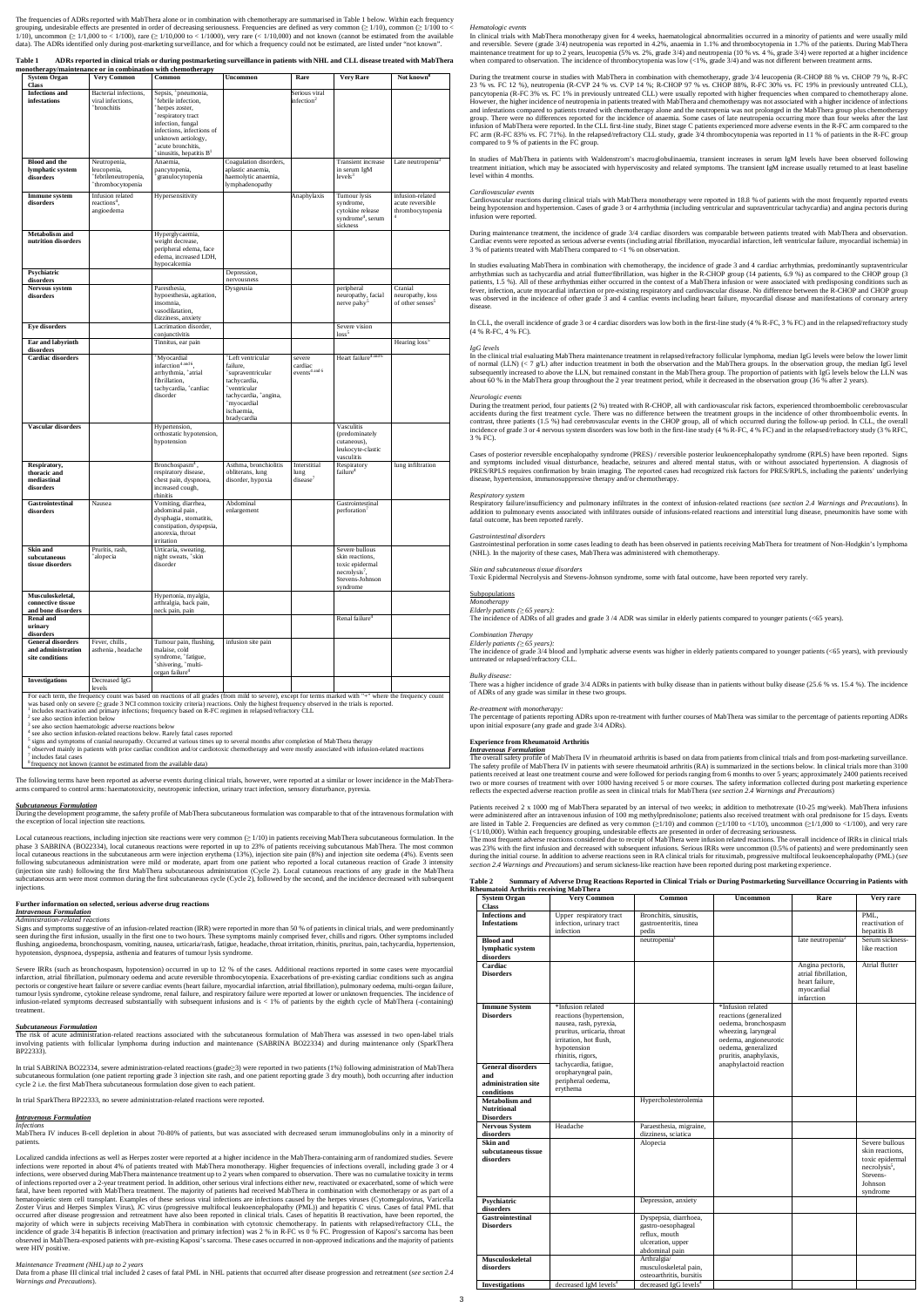1 Frequency category derived from laboratory values collected as part of routine laboratory monitoring.in clinical trials

<sup>2</sup> Frequency category derived from post-marketing data.

<sup>3</sup> Reactions occurring during or within 24 hours of infusion. See also infusion-related reactions below. Infusion related reactions may occur as a result of hypersensitivity and/or to the mechanism of action.

4 Includes observations collected as part of routine laboratory monitoring.

5 includes fatal cases

### *Multiple Courses:*

Multiple courses of treatment are associated with a similar ADR profile to that observed following first exposure. The rate of all ADRs following first MabThera exposure was highest during the first 6 months and declined thereafter. This is mostly accounted for by infusion-related reactions (most frequent during the first treatment course), RA exacerbation and infections, all of which were more frequent in the first 6 months of treatment.

### **Further information on selected adverse drug reactions:**

*Infusion-related reactions* 

The most frequent ADRs following receipt of MabThera IV in RA clinical studies were infusion-related reactions (IRRs) (refer to Table 2). Among the 3189 patients treated with MabThera, 1135 (36%) experienced at least one IRR with 733/3189 (23%) of patients experiencing an IRR following first infusion of the first exposure to MabThera. The incidence of IRRs decline for all subsequent infusions.

In clinical studies fewer than 1% (17/3189) of patients experienced a serious IRR. There were no CTC Grade 4 IRRs and no deaths due to IRRs. The proportion of CTC Grade 3 events, and of IRRs leading to withdrawal decreased by course and were rare from course 3 onwards.

Signs and or symptoms suggesting an infusion-related reaction (e.g. nausea, pruritis, fever, urticaria/rash, chills, pyrexia, rigors, sneezing, angioneurotic edema, throat irritation, cough and bronchospasm, with or without associated hypotension or hypertension) were observed in 720/3095 (23%) patients<br>following first infusion of the first exposure to MabThera; Premedication w of these events. (*see section 2.4 Warnings and Precautions*).

In RA clinical studies, the incidence of malignancy following exposure to rituximab is 0.8 per 100 patient years, which is within the range expected for an age- and gender- matched population.

Cases of posterior reversible encephalopathy syndrome (PRES) / reversible posterior leukoencephalopathy syndrome (RPLS) have been reported. Signs<br>and symptoms include visual disturbance, headache, seizures and altered ment PRES/RPLS requires confirmation by brain imaging. The reported cases had recognized risk factors for PRES/RPLS, including hypertension, immunosuppressive therapy and/or other concomitant therapies

In a study designed to evaluate the safety of a 120-minute MabThera infusion in patients with rheumatoid arthritis, patients with moderate-to-severe active RA who did not experience a serious infusion-related reaction (IRR) during or within 24 hours of their first studied infusion were allowed to receive a 120-minute infusion of MabThera IV. Patients with a history of a serious infusion reaction to a biologic therapy for RA were excluded from entry. The incidence, types and severity of infusion-related reactions (IRRs) were consistent with that observed historically. No serious IRRs were observed (*see section 3.1.2 Clinical/Efficacy Studies*)

### *Infections:*

The overall rate of infection was approximately 94 per 100 patient years in MabThera treated patients. The infections were predominately mild to moderate and consisted mostly of upper respiratory tract infections and urinary tract infections. The incidence of infections that were serious or required IV antibiotic was approximately 4 per 100 patient years. The rate of serious infections did not show any significant increase following multiple courses of MabThera. Lower respiratory tract infections (including pneumonia) have been reported during clinical trials, at a similar incidence in the Mabthera arms compared to control arms.

Cases of Progressive Multifocal Leukoencephalopathy with fatal outcome have been reported following use of MabThera for the treatment of autoimmune diseases. This includes Rheumatoid Arthritis and off-label autoimmune diseases, including Systemic Lupus Erythematosus (SLE) and Vasculitis. All the reported cases had multiple risk factors for PML, including either the underlying disease and or long-term immunosuppressive therapy or chemotherapy.

### *Malignancies:*

*Cardiovascular:* Cardiac events were observed in 11 % patients in clinical studies with MabThera. In placebo controlled studies, serious cardiac events were reported equally in MabThera and placebo treated patients (2 %).

#### *Neurologic events:*

In the pivotal study, 166 patients with relapsed or chemoresistant low-grade or follicular B-cell NHL received 375 mg/m<sup>2</sup> of MabThera as an IV infusion weekly for four doses. The overall response rate (ORR) in the intent-to-treat (ITT) population was 48% (CI<sub>95%</sub> 41% – 56%) with a 6% complete response (CR) and a 42% partial response (PR) rate. The projected median time to progression (TTP) for responding patients was 13.0 months.

### **2.7 Overdose**

*Intravenous and Subcutaneous Formulations*

Limited experience with doses higher than the approved intravenous doses of MabThera is available from clinical trials in humans. The highest IV dose of MabThera tested in humans to date is 5000 mg (2250 mg/m<sup>2</sup>), tested in a dose escalation study in patients with chronic lymphocytic leukaemia. No additional safety signals were identified. Patients who experience overdose should have immediate interruption of their infusion and be closely monitored. Consideration should be given to the need for regular monitoring of blood cell count and for increased risk of infections while patients are B cell-depleted.

In a subgroup analysis, the ORR was higher in patients with IWF B, C, and D histologic subtypes as compared to IWF A subtype (58% vs 12%), higher in patients whose largest lesion was <5 cm vs >7 cm in greatest diameter (53% vs 38%), and higher in patients with chemosensitive relapse as compared to chemoresistant (defined as duration of response <3 months) relapse (50% vs 22%). ORR in patients previously treated with autologous bone marrow transplant (ABMT) was 78% versus 43% in patients with no ABMT. Neither age, sex, lymphoma grade, initial diagnosis, presence disease, normal or high LDH nor presence of extranodal disease had a statistically significant effect (Fisher's exact test) on response to MabThera.

A statistically significant correlation was noted between response rates and bone marrow involvement. 40% of patients with bone marrow involvement responded compared to 59% of patients with no bone marrow involvement (p=0.0186). This finding was not supported by a stepwise logistic regression analysis in which the following factors were identified as prognostic factors: histologic type, bcl-2 positivity at baseline, resistance to last chemotherapy and bulky disease

In a multi-center, single-arm study, 37 patients with relapsed or chemoresistant, low grade or follicular B–cell NHL received 375 mg/m<sup>2</sup> of MabThera as<br>IV infusion weekly for eight doses. The ORR was 57% (CI<sub>95%</sub> 41% – 73 19.4 months (range 5.3 to 38.9 months).

Three patients in the MabThera subcutaneous SABRINA BO22334 study were inadvertently administered the subcutaneous formulation through the intravenous route up to a maximum rituximab dose of 2780 mg with no untoward effect. Patients who experience overdose or medication error should be closely monitored.

In the post-marketing setting five cases of MabThera overdose have been reported. Three cases had no reported adverse event. The two adverse events<br>that were reported were flu-like symptoms, with a dose of 1.8 g of rituxim

In pooled data from three studies, 39 patients with relapsed or chemoresistant, bulky disease (single lesion ≥10 cm in diameter), low grade or follicular B– cell NHL received 375 mg/m<sup>2</sup> of MabThera as IV infusion weekly for four doses. The ORR was 36% (CI<sub>95%</sub> 21% – 51%; CR 3%, PR 33%) with a median TTP for responding patients of 9.6 months (range 4.5 to 26.8 months).

### **2.8 Interactions with other Medicinal Products and other Forms of Interaction** At present, there are limited data on possible drug interactions with MabThera.

In CLL patients, co-administration with MabThera IV did not appear to have an effect on the pharmacokinetics of fludarabine or cyclophosphamide. In<br>addition, there was no apparent effect of fludarabine and cyclophosphamide

ninistration with methotrexate had no effect on the pharmacokinetics of MabThera IV in rheumatoid arthritis patients.

Patients with human anti-mouse antibody (HAMA) or human anti-chimeric antibody (HACA) titers may develop allergic or hypersensitivity reactions when treated with other diagnostic or therapeutic monoclonal antibodies.

survival showed a significant clinical difference (p=0.029, log-rank test stratified by center): survival rates at 53 months were 80.9 % for patients in the R-CVP group compared to 71.1 % for patients in the CVP group.

In the RA clinical trial program, 373 MabThera IV-treated patients received subsequent therapy with other DMARDs, of whom 240 received a biologic DMARD. In these patients the rate of serious infection while on MabThera IV (prior to receiving a biologic DMARD) was 6.1 per 100 patient years compared to 4.9 per 100 patient years following subsequent treatment with the biologic DMARD.

## **3. PHARMACOLOGICAL PROPERTIES AND EFFECTS**

### **3.1 Pharmacodynamic Properties**

### **3.1.1 Mechanism of Action**

Rituximab is a chimeric mouse/human monoclonal antibody that binds specifically to the transmembrane antigen CD20. This antigen is located on pre-B and mature B lymphocytes, but not on hemopoietic stem cells, pro-B cells, normal plasma cells, or other normal tissue. The antigen is expressed on > 95% of all B-cell non-Hodgkin's lymphomas (NHLs). Following antibody binding, CD20 is not internalized or shed from the cell membrane into the environment. CD20 does not circulate in the plasma as a free antigen and, thus, does not compete for antibody binding.

In a prospective, open label, international, multi-center, phase III trial 1193 patients with previously untreated advanced follicular lymphoma received induction therapy with R-CHOP (n=881), R-CVP (n=268) or R-FCM (n=44), according to the investigators' choice. A total of 1078 patients responded to induction therapy, of which 1018 were randomized to MabThera maintenance therapy (n=505) or observation (n=513). The two treatment groups were well balanced with regards to baseline characteristics and disease status. MabThera maintenance treatment consisted of a single infusion of MabThera at<br>375 mg/m² body surface area given every 2 months until disease progres

Rituximab binds to the CD20 antigen on B lymphocytes and initiates immunologic reactions that mediate B-cell lysis. Possible mechanisms of cell lysis include complement-dependent cytotoxicity (CDC) and antibody-dependent cellular cytotoxicity (ADCC), and induction of apoptosis. Finally, in-vitro studies have demonstrated that rituximab sensitizes drug-resistant human B-cell lymphoma lines to the cytotoxic effects of some chemotherapeutic agents.

Peripheral B-cell counts declined to levels below normal following the first dose of MabThera. In patients treated for hematological malignancies, B cell repletion began within 6 months of treatment returning to normal levels between 9 and 12 months after completion of therapy. In patients with rheum arthritis, the duration of peripheral B cell depletion was variable. The majority of patients received further treatment prior to full B cell repletion. A small proportion of patients had prolonged peripheral B cell depletion lasting 2 years of more after their last dose of MabThera.

Of 67 patients evaluated for human anti-mouse antibody (HAMA), none were positive. Of 356 non-Hodgkin's lymphoma patients evaluated for human anti-chimeric antibody (HACA), 1.1% (4 patients) were positive.

### **3.1.2 Clinical / Efficacy Studies**

### *Intravenous Formulation* **Low-grade or follicular non-Hodgkin's lymphoma** *MabThera IV Monotherapy:*

*Initial treatment, weekly for 4 doses:*

2) Last tumour response as assessed by the investigator. The "primary" statistical test for "response" was the trend test of CR versus PR versus non-response  $(p < 0.0001)$ 

### *Initial treatment, weekly for 8 doses:*

### *Initial treatment, bulky disease, weekly for 4 doses:*

### *Re-treatment, weekly for 4 doses:*

In a multi-center, single-arm study, 58 patients with relapsed or chemoresistant low grade or follicular B–cell NHL, who had achieved an objective clinical response to a prior course of MabThera, were re-treated with 375 mg/m<sup>2</sup> of MabThera as IV infusion weekly for four doses. Three of the patients had received two courses of MabThera before enrollment and thus were given a third course in the study. Two patients were re-treated twice in the study. For the 60 re-treatments on study, the ORR was 38% (CI95% 26% – 51%; 10% CR, 28% PR) with a projected median TTP for responding patients of 17.8 months (range 5.4 – 26.6). This compares favorably with the TTP achieved after the prior course of MabThera (12.4 months).

### *MabThera IV in combination with CVP chemotherapy*

#### *Initial treatment*

In an open-label randomized trial, a total of 322 previously untreated patients with follicular lymphoma patients were randomized to receive either CVP<br>chemotherapy (cyclophosphamide 750 mg/m<sup>2</sup>, vincristine 1.4 mg/m<sup>2</sup> up every 3 weeks for 8 cycles or MabThera 375 mg/m<sup>2</sup> in combination with CVP (R-CVP). MabThera was administered on the first day of each treatment cycle. A total of 321 patients (162 R-CVP, 159 CVP) received therapy and were analyzed for efficacy.

The median follow up of patients was 53 months. R-CVP led to a significant benefit over CVP for the primary endpoint, time to treatment failure (27 months vs. 6.6 months, p < 0.0001, log-rank test). The proportion of patients with a tumour response (CR, CRu, PR) was significantly higher (p< 0.0001<br>Chi-Square test) in the R-CVP group (80.9%) than the CVP group (57.2%). or death compared to CVP, 33.6 months and 14.7 months, respectively (p< 0.0001, log-rank test). The median duration of response was 37.7 months in the R-CVP group and was 13.5 months in the CVP group (p < 0.0001, log-rank test). The difference between the treatment groups with respect to overall

Results from three other randomized trials using MabThera IV in combination with chemotherapy regimen other than CVP (CHOP, MCP, CHVP/Interferon-α) have also demonstrated significant improvements in response rates, time-dependent parameters as well as in overall survival. Key results from all four trials are summarized in table 3.

**Table 3 Summary of key results from four phase III randomized trials evaluating the benefit of MabThera with different chemotherapy regimens in follicular lymphoma**

| Trial                       | Treatment.<br>N                                                         | Median<br>FU.<br>months | <b>ORR, %</b> | CR,<br>$\frac{6}{9}$ | Median<br><b>TTF/PFS/</b><br>EFS mo                  | OS rates,<br>$\frac{0}{0}$             |
|-----------------------------|-------------------------------------------------------------------------|-------------------------|---------------|----------------------|------------------------------------------------------|----------------------------------------|
| M39021                      | CVP, 159<br>R-CVP, 162                                                  | 53                      | 57<br>81      | 10<br>41             | Median TTP:<br>14.7<br>33.6<br>P<0.0001              | 53-months<br>71.1<br>80.9<br>$p=0.029$ |
| GLSG'00                     | CHOP, 205<br>R-CHOP,<br>223                                             | 18                      | 90<br>96      | 17<br>20             | Median TTF:<br>2.6 years<br>Not reached<br>p < 0.001 | 18-months<br>90<br>95<br>$p = 0.016$   |
| <b>OSHO-39</b>              | MCP,<br>96<br><b>R-MCP. 105</b>                                         | 47                      | 75<br>92      | 25<br>50             | Median PFS:<br>28.8<br>Not reached<br>p < 0.0001     | 48-months<br>74<br>87<br>$p = 0.0096$  |
| <b>FL2000</b><br><b>EEC</b> | CHVP-IFN.<br>183<br>R-CHVP-<br>IFN, 175<br>$E$ ront $E$ roo $E$ ronizol | 42                      | 85<br>94      | 49<br>76             | Median EFS:<br>36<br>Not reached<br>p < 0.0001       | 42-months<br>84<br>91<br>$p = 0.029$   |

EFS – Event Free Survival TTP – Time to progression or death

PFS – Progression-Free Survival TTF – Time to Treatment Failure

OS rates – survival rates at the time of the analyses

### *MabThera IV Maintenance Therapy* **Previously untreated follicular lymphoma**

The pre-specified primary analysis was conducted at a median observation time of 25 months from randomization, maintenance therapy with MabThera resulted in a clinically relevant and statistically significant improvement in the primary endpoint of investigator assessed progression-free survival (PFS) as compared to observation in patients with previously untreated follicular lymphoma (Table 4).

Significant benefit from maintenance treatment with MabThera was also seen for the secondary endpoints event-free survival (EFS), time to next antilymphoma treatment (TNLT) time to next chemotherapy (TNCT) and overall response rate (ORR) (Table 4).Data from extended follow-up of patients in the study (median follow-up 9 years) confirmed the long-term benefit of MabThera maintenance therapy in terms of PFS, EFS, TNLT and TNCT(Table 4).

### **Table 4 Overview of Efficacy results for Maintenance MabThera vs. observation (25 Months and 9 Years Median Follow-up Final Analysis)**

|                                    |                                 | <b>Primary analysis</b><br>(median FU: 25 months) |                                 | <b>Final analysis</b><br>(median FU: 9.0 years) |
|------------------------------------|---------------------------------|---------------------------------------------------|---------------------------------|-------------------------------------------------|
|                                    | <b>Observation</b><br>$N = 513$ | <b>MabThera</b><br>$N = 505$                      | <b>Observation</b><br>$N = 513$ | <b>MabThera</b><br>$N = 505$                    |
| <b>Primary efficacy</b>            |                                 |                                                   |                                 |                                                 |
| Progression-free survival (median) | NR.                             | <b>NR</b>                                         | 4.06 years                      | $10.49$ years                                   |
| log-rank p value                   | < 0.0001                        |                                                   |                                 | < 0.0001                                        |
| hazard ratio (95% CI)              | 0.50(0.39, 0.64)                |                                                   |                                 | 0.61(0.52, 0.73)                                |
| risk reduction                     | 50%                             |                                                   |                                 | 39%                                             |
| <b>Secondary efficacy</b>          |                                 |                                                   |                                 |                                                 |
| Overall survival (median)          | NR.                             | <b>NR</b>                                         | NR                              | <b>NR</b>                                       |
| log-rank p value                   | 0.7246                          |                                                   |                                 | 0.7953                                          |
| hazard ratio (95% CI)              | 0.89(0.45, 1.74)                |                                                   |                                 | 1.04(0.77, 1.40)                                |
| risk reduction                     | 11%                             |                                                   |                                 | $-6%$                                           |
| Event-free survival (median)       | $\overline{38}$ months          | NR                                                | 4.04 years                      | 9.25 years                                      |
| log-rank p value                   | < 0.0001                        |                                                   |                                 | < 0.0001                                        |
| hazard ratio (95% CI)              | 0.54(0.43, 0.69)                |                                                   |                                 | 0.64(0.54, 0.76)                                |
| risk reduction                     | 46%                             |                                                   |                                 | 36%                                             |
| TNLT (median)                      | <b>NR</b>                       | <b>NR</b>                                         | 6.11 years                      | NR.                                             |
| log-rank p value                   | 0.0003                          |                                                   |                                 | < 0.0001                                        |
| hazard ratio (95% CI)              | 0.61(0.46, 0.80)                |                                                   |                                 | 0.66(0.55, 0.78)                                |
| risk reduction                     | 39%                             |                                                   |                                 | 34%                                             |
| TNCT (median)                      | NR                              | NR                                                | 9.32 years                      | NR                                              |
| log-rank p value                   | 0.0011                          |                                                   |                                 | 0.0004                                          |
| hazard ratio (95% CI)              | 0.60(0.44, 0.82)                |                                                   |                                 | 0.71(0.59, 0.86)                                |
| risk reduction                     | 40%                             |                                                   |                                 | 39%                                             |
| Overall response rate*             | 55%                             | 74%                                               | 61%                             | 79%                                             |
| chi-squared test p value           | < 0.0001                        |                                                   |                                 | < 0.0001                                        |
| odds ratio (95% CI)                | 2.33 (1.73, 3.15)               |                                                   |                                 | 2.43 (1.84, 3.22)                               |
| Complete response (CR/CRu) rate*   | 48%                             | 67%                                               | 53%                             | 67%                                             |
| chi-squared test p value           | < 0.0001                        |                                                   |                                 | < 0.0001                                        |
| odds ratio (95% CI)                | 2.21 (1.65, 2.94)               |                                                   |                                 | 2.34 (1.80, 3.03)                               |

FU: follow-up; NR: not reached at time of clinical cut off, TNCT: time to next chemotherapy treatment; TNLT: time to next anti lymphoma treatment

MabThera IV maintenance treatment provided consistent benefit in all predefined subgroups tested: gender (male, female), age (<60 years, >= 60 years), FLIPI score (<=1, 2 or >= 3), induction therapy (R-CHOP, R-CVP or R-FCM) and regardless of the quality of response to induction treatment (CR/CRu or PR). Exploratory analyses of the benefit of maintenance treatment showed a less pronounced effect in elderly patients (> 70 years of age), however sample sizes were small.

#### **Relapsed/Refractory follicular NHL**

In a prospective, open label, international, multi-centre, phase III trial, 465 patients with relapsed/refractory follicular NHL were randomised in a first step to induction therapy with either CHOP (cyclophosphamide, doxorubicin, vincristine, prednisolone; n=231) or MabThera IV plus CHOP (R-CHOP, n=234).<br>The two treatment groups were well balanced with regard to baseline characte partial remission following induction therapy were randomised in a second step to MabThera IV maintenance therapy (n=167) or observation (n=167).<br>MabThera IV maintenance treatment consisted of a single infusion of MabThera progression or for a maximum period of two years.

The final efficacy analysis included all patients randomized to both parts of the study. After a median observation time of 31 months for patients randomised to the induction phase, R-CHOP significantly improved the outcome of patients with relapsed/refractory follicular NHL when compared to CHOP (see Table 5).

| Table 5 Induction phase: overview of efficacy results for CHOP vs. R-CHOP (31 months median observation time) |      |               |         |                                     |  |  |  |
|---------------------------------------------------------------------------------------------------------------|------|---------------|---------|-------------------------------------|--|--|--|
|                                                                                                               | СНОР | <b>R-CHOP</b> | p-value | <b>Risk Reduction</b> <sup>1)</sup> |  |  |  |
| <b>Primary Efficacy</b>                                                                                       |      |               |         |                                     |  |  |  |
| ORR <sup>2</sup>                                                                                              | 74%  | 87%           | 0.0003  | na                                  |  |  |  |
| CR <sup>2</sup>                                                                                               | 16%  | 29%           | 0.0005  | na                                  |  |  |  |

| PR <sup>2</sup>           | 58%      | 58%      | 0.9449 | na  |
|---------------------------|----------|----------|--------|-----|
| <b>Secondary Efficacy</b> |          |          |        |     |
| OS (median)               | NR       | NR       | 0.0508 | 32% |
| PFS(median)               | 19.4 mo. | 33.2 mo. | 0.0001 | 38% |

1) Estimates were calculated by hazard ratios

Abbreviations: NA, not available; NR, not reached; mo, months; ORR: overall response rate; CR: complete response; PR: partial response; OS : overall survival ; PFS : progression free survival

For patients randomized to the maintenance phase of the trial, the median observation time was 28 months from maintenance randomisation. Maintenance treatment with MabThera IV led to a clinically relevant and statistically significant improvement in the primary endpoint, PFS, (time from maintenance randomisation to relapse, disease progression or death) when compared to observation alone (p<0.0001 log-rank test). The median PFS was 42.2 months in the MabThera IV maintenance arm compared to 14.3 months in the observation arm. Using a cox regression analysis, the risk of experiencing progressive disease or death was reduced by 61% with MabThera IV maintenance treatment when compared to observation (95% CI; 45%-72%). Kaplan-Meier estimated progression-free rates at 12 months were 78% in the MabThera IV maintenance group vs. 57% in the observation group. An analysis of overall survival confirmed the significant benefit of MabThera IV maintenance over observation (p=0.0039 log-rank test). MabThera IV maintenance treatment reduced the risk of death by 56% (95% CI; 22%-75%).

The median time to new anti-lymphoma treatment was significantly longer with MabThera maintenance treatment than with observation (38.8 months vs. 20.1 months, p<0.0001 log-rank test). The risk of starting a new treatment was reduced by 50% (95% CI; 30%-64%). In patients achieving a CR/CRu (complete response unconfirmed) as best response during induction treatment, MabThera maintenance treatment significantly prolonged the median<br>disease free survival (DFS) compared to the observation group (53.7 vs 16.5 mon responders was reduced by 67% (95% CI; 39%-82%).

### **Table 6 Maintenance phase: overview of efficacy results MabThera vs. observation (28 months median observation time)**

| <b>Efficacy Parameter</b>          | <b>Kaplan-Meier Estimate of</b> |                                      |                  | <b>Risk Reduction</b> |  |  |
|------------------------------------|---------------------------------|--------------------------------------|------------------|-----------------------|--|--|
|                                    |                                 | <b>Median Time to Event (Months)</b> |                  |                       |  |  |
|                                    | <b>Observation</b>              | MabThera                             | Log-Rank p value |                       |  |  |
|                                    | $(N = 167)$                     | $(N=167)$                            |                  |                       |  |  |
| Progression-free survival (PFS)    | 14.3                            | 42.2                                 | <0.0001          | 61%                   |  |  |
| Overall Survival                   | NR                              | <b>NR</b>                            | 0.0039           | 56%                   |  |  |
| Time to new lymphoma treatment     | 20.1                            | 38.8                                 | < 0.0001         | 50%                   |  |  |
| Disease-free survival <sup>a</sup> | 16.5                            | 53.7                                 | 0.0003           | 67%                   |  |  |
| <b>Subgroup Analysis</b>           |                                 |                                      |                  |                       |  |  |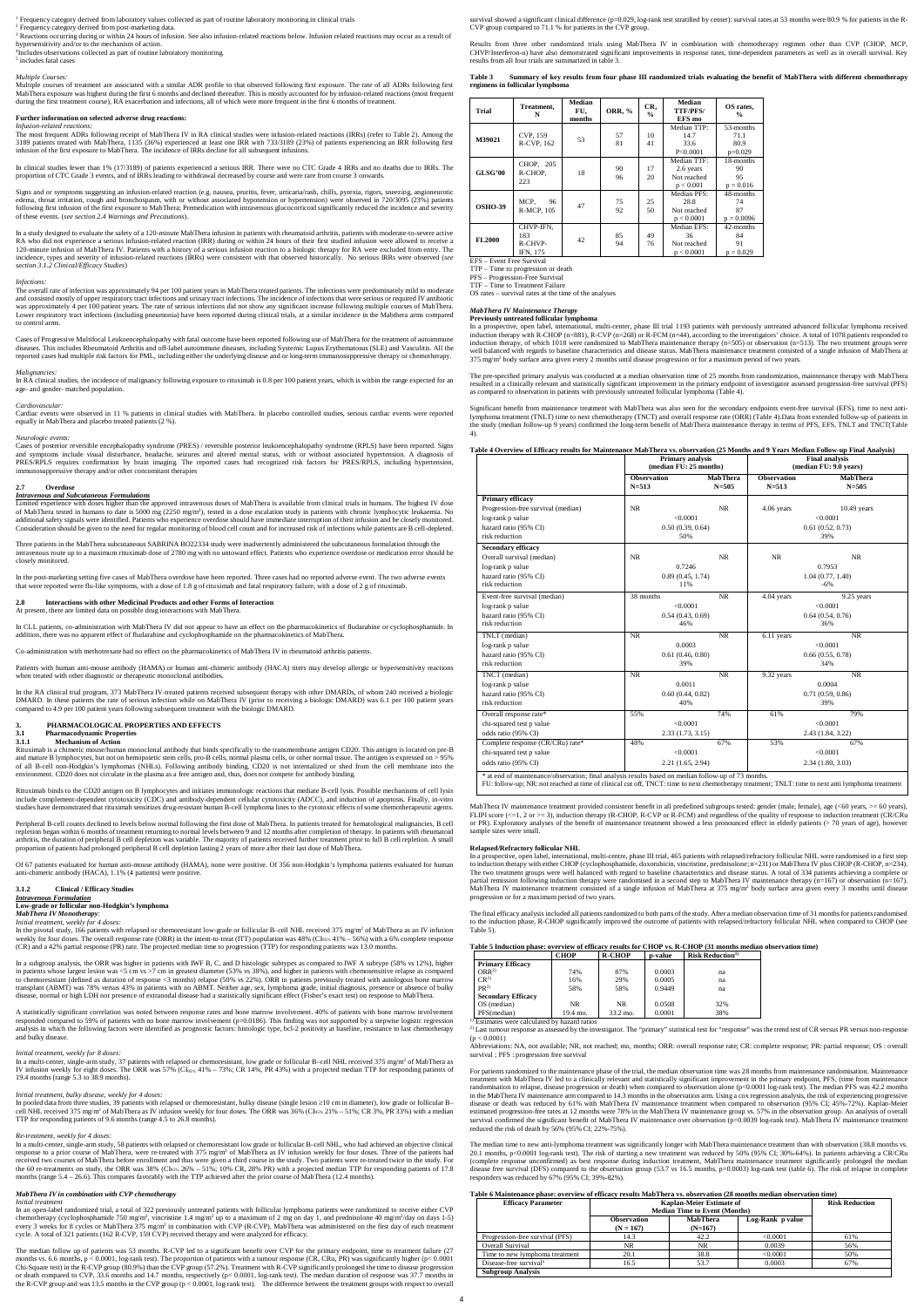| <b>PFS</b>      |                   |           |          |     |
|-----------------|-------------------|-----------|----------|-----|
| <b>CHOP</b>     | 11.6              | 37.5      | < 0.0001 | 71% |
| R-CHOP          | 22.1              | 51.9      | 0.0071   | 46% |
| <b>CR</b>       | 14.3              | 52.8      | 0.0008   | 64% |
|                 | <b>PR</b><br>14.3 | 37.8      | < 0.0001 | 54% |
| $\overline{OS}$ |                   |           |          |     |
| <b>CHOP</b>     | NR.               | NR.       | 0.0348   | 55% |
| R-CHOP          | NR.               | <b>NR</b> | 0.0482   | 56% |

NR: not reached; <sup>a</sup>: only applicable to patients achieving a CR

The benefit of MabThera IV maintenance treatment was confirmed in all subgroups analysed, regardless of induction regimen (CHOP or R-CHOP) or quality of response to induction treatment (CR or PR) (table 6). MabThera IV maintenance treatment significantly prolonged median PFS in patients<br>responding to CHOP induction therapy (median PFS 37.5 months vs. 11.6 months PFS 51.9 months vs. 22.1 months, p=0.0071). Although subgroups were small, MabThera IV maintenance treatment provided a significant benefit in terms of overall survival for both patients responding to CHOP and patients responding to R-CHOP, although longer follow-up is required to confirm this observation.

MabThera maintenance treatment provided consistent benefit in all subgroups tested [gender (male, female), age ( $\leq 60$  years),  $\leq 60$  years), stage (III, IV), WHO performance status (0 versus >0), B symptoms (absent, present), bone marrow involvement (no versus yes), IPI (0-2 versus 3-5), FLIPI score (0-1, versus 2 versus 3-5), number of extra-nodal sites (0-1 versus >1), number of nodal sites (< 5 versus ≥ 5), number of previous regimens (1 versus 2), best response to prior therapy (CR/PR versus NC/PD), hemoglobin (< 12 g/dL versus ≥12 g/dL), β2-microglobulin (< 3mg/L versus ≥3 mg/L), LDH (elevated,<br>not elevated) except for the small subgroup of patients with bulky disease.

In a randomized, open-label trial, a total of 399 previously untreated elderly patients (age 60 to 80 years) with diffuse large B-cell lymphoma received<br>standard CHOP chemotherapy (cyclophosphamide 750 mg/m<sup>2</sup>, doxorubicin prednisolone 40 mg/m<sup>2</sup>/day on days 1 - 5) every 3 weeks for eight cycles, or MabThera 375 mg/m<sup>2</sup> plus CHOP (R-CHOP). MabThera IV was administered on the first day of the treatment cycle.

### **Diffuse large B–cell non-Hodgkin's lymphoma**

The final efficacy analysis included all randomized patients (197 CHOP, 202 R-CHOP), and had a median follow-up duration of approximately 31 months. The two treatment groups were well balanced in baseline characteristics and disease status. The final analysis confirmed that R-CHOP significantly increased the duration of event-free survival (the primary efficacy parameter, where events were death, relapse or progression of lymphoma, or institution of a new anti-lymphoma treatment) (p=0.0001). Kaplan Meier estimates of the median duration of event-free survival were 35 months in the R-CHOP arm compared to 13 months in the CHOP arm, representing a risk reduction of 41%. At 24 months, estimates for overall survival were 68.2% in the R-CHOP arm compared to 57.4% in the CHOP arm. A subsequent analysis of the duration of overall survival, carried out with a median follow-up duration of 60 months, confirmed the benefit of R-CHOP over CHOP treatment (p=0.0071), representing a risk reduction of 32%.

In the first line study, the median progression-free survival (primary endpoint) was 40 months in the R-FC group and 32 months in the FC group (p  $\lt$ 0.0001, log-rank test). The analysis of overall survival showed an improved survival in favour of the R-FC arm (p=0.0427, log-rank test), however longer<br>follow-up is needed to confirm this observation. The benefit in terms disease risk at baseline.

\*: only applicable to patients with CR, nPR or PR as end-of-treatment response; n.a. not applicable

\*\*: only applicable to patients with CR:

The analysis of all secondary parameters (response rates, progression-free survival, disease-free survival, duration of response) verified the treatment effect of R-CHOP compared to CHOP. The complete response rate after cycle 8 was 76.2% in the R-CHOP group and 62.4% in the CHOP group (p=0.0028). The risk of disease progression was reduced by 46% and the risk of relapse by 51%.

In all patient subgroups (gender, age, age-adjusted IPI, Ann Arbor stage, ECOG, β2 microglobulin, LDH, albumin, B symptoms, bulky disease, extranodal sites, bone marrow involvement), the risk ratios for event-free survival and overall survival (R-CHOP compared with CHOP) were less than 0.83 and 0.95, respectively. R-CHOP was associated with improvements in outcome for both high- and low-risk patients according to age-adjusted IPI.

NR: not reached n.a. not applicable \* only applicable to patients with CR, nPR or PR as best overall response \*\*: only applicable to patients with CR as best overall response

### **Chronic lymphocytic leukaemia**

In two open-label randomized trials, a total of 817 previously untreated patients and 552 patients with relapsed/refractory CLL were randomized to receive either FC chemotherapy (fludarabine 25mg/m<sup>2</sup>, cyclophosphamide 250 mg/m<sup>2</sup>, days 1-3) every 4 weeks for 6 cycles or MabThera in combination with FC (R-FC). MabThera was administered at a dosage of 375 mg/m<sup>2</sup> during the first cycle one day prior to chemotherapy and at a dosage of 500 mg/m<sup>2</sup> on day<br>1 of each subsequent treatment cycle. Patients were excluded from the total of 810 patients (403 R-FC, 407 FC) the first line study (Table 7a and 7b) and 552 patients (276 R-FC, 276 FC) for the relapsed/refractory study Table 8 were analyzed for efficacy.

The objective of the first stage was to establish the MabThera subcutaneous dose that resulted in comparable rituximab serum Ctrough levels compared with MabThera intravenous formulation, when given as part of induction treatment every 3 weeks for 8 cycles (see section 3.2 Pharmacokinetic Properties).<br>Stage 1 enrolled previously untreated patients with CD20-positive, follic of induction therapy received maintenance therapy with the corresponding formulation (intravenous or subcutaneous) used in the induction treatment, every 8 weeks for 24 months.

| Table 7a First-line treatment of chronic lymphocytic leukaemia - overview of efficacy results for MabThera plus FC vs. FC alone (20.7 months |  |
|----------------------------------------------------------------------------------------------------------------------------------------------|--|
|----------------------------------------------------------------------------------------------------------------------------------------------|--|

MabThera intravenous formulation was used at the standard dose of 375 mg/m<sup>2</sup> .

| <b>Efficacy Parameter</b>       |                | <b>Kaplan-Meier Estimate of</b><br><b>Median Time to Event (Months)</b> | <b>Risk Reduction</b> |      |
|---------------------------------|----------------|-------------------------------------------------------------------------|-----------------------|------|
|                                 | $FC (N = 407)$ | $R-FC (N=403)$                                                          | Log-Rank p<br>value   |      |
| Progression-free survival (PFS) | 32.2           | 39.8                                                                    | < 0.0001              | 44%  |
| Overall Survival                | NR             | NR                                                                      | 0.0427                | 36%  |
| Event Free Survival             | 31.I           | 39.8                                                                    | < 0.0001              | 45%  |
| Response rate (CR, nPR, or PR)  | 72.7%          | 86.1%                                                                   | < 0.0001              | n.a. |
| CR rates                        | 17.2%          | 36.0%                                                                   | < 0.0001              | n.a. |
| Duration of response*           | 34.7           | 40.2                                                                    | 0.0040                | 39%  |
| Disease free survival (DFS)**   | NR             | NR.                                                                     | 0.7882                | 7%   |
| Time to new CLL treatment       | NR             | NR.                                                                     | 0.0052                | 35%  |

Overall response rate (ORR, comprising complete response [CR], unconfirmed response [CRu], and partial response [PR]) at the end of induction treatment<br>was calculated using investigator assessment of response in the ITT po response rate (CRR, comprising CR and CRu) at the end of maintenance treatment and time-to-event endpoints (progression-free survival [PFS] and overall survival [OS]) were analyzed. Key efficacy results are presented in Table 9 based on a median follow-up of 58 months

Response rate and CR rates analysed using Chi-squared Test.

## **Table 7b First-line treatment of chronic lymphocytic leukaemia Progression-free survival according to Binet stage (ITT)**

| The community our vival according to Dince Stage (TTT) |                           |      |                     |                         |  |  |  |  |
|--------------------------------------------------------|---------------------------|------|---------------------|-------------------------|--|--|--|--|
| <b>Progression-free</b>                                | <b>Number of patients</b> |      | <b>Hazard Ratio</b> | p-value (Wald test, not |  |  |  |  |
| survival (PFS)                                         | FС                        | R-FC | $(95\%$ CD          | adiusted)               |  |  |  |  |
| <b>Binet A</b>                                         |                           |      | 0.13(0.03; 0.61)    | 0.0093                  |  |  |  |  |
| <b>Binet B</b>                                         | 257                       | 259  | 0.45(0.32; 0.63)    | < 0.0001                |  |  |  |  |
| Binet C                                                | 126                       | 25   | 0.88(0.58; 1.33)    | 0.5406                  |  |  |  |  |

CI: Confidence Interval

In the relapsed/refractory study, the median progression-free survival (primary endpoint) was 30.6 months in the R-FC group and 20.6 months in the FC group (p=0.0002, log-rank test). The benefit in terms of PFS was observed in almost all patient subgroups analyzed according to disease risk at baseline. A slight but not significant improvement in overall survival was reported in the R-FC compared to the FC arm.

### **Table 8 Treatment of relapsed/refractory chronic lymphocytic leukaemia - overview of efficacy results for MabThera plus FC vs. FC alone (25.3 months median observation time)**

| <b>Efficacy Parameter</b>              | <b>Kaplan-Meier Estimate of</b> |                                      |                  | <b>Risk Reduction</b> |
|----------------------------------------|---------------------------------|--------------------------------------|------------------|-----------------------|
|                                        |                                 | <b>Median Time to Event (Months)</b> |                  |                       |
|                                        | $FC (N = 276)$                  | $R$ -FC (N=276)                      | Log-Rank p value |                       |
| <i>Progression-free survival (PFS)</i> | 20.6                            | 30.6                                 | 0.0002           | 35%                   |
| Overall Survival                       | 51.9                            | NR                                   | 0.2874           | 17%                   |
| Event Free Survival                    | 19.3                            | 28.7                                 | 0.0002           | 36%                   |
| Response rate (CR, nPR, or PR)         | 58.0%                           | 69.9%                                | 0.0034           | n.a.                  |
| CR rates                               | 13.0%                           | 24.3%                                | 0.0007           | n.a.                  |
| Duration of response *                 | 27.6                            | 39.6                                 | 0.0252           | 31%                   |
| Disease free survival (DFS)**          | 42.2                            | 39.6                                 | 0.8842           | $-6%$                 |
| Time to new CLL treatment              | 34.2                            | NR                                   | 0.0024           | 35%                   |

Response rate and CR rates analysed using Chi-squared Test.<br>NR: not reached n.a. not applicable

Results from other supportive studies using MabThera in combination with other chemotherapy regimens (including CHOP, FCM, PC, PCM, bendamustine and cladribine) for the treatment of CLL patients have also demonstrated high overall response rates with promising PFS rates without adding relevant toxicity to the treatment.

### *Subcutaneous Formulation*

**Non-Hodgkin's lymphoma** ous formulation in Non-Hodgkin's lymphoma is based on data from a phase III clinical trial (SABRINA BO22334) in patients with follicular lymphoma (FL) and a phase Ib dose-finding/dose-confirmation trial (SparkThera BP22333) in patients with FL. Results from trial BP22333 are presented in section 3.2 Pharmacokinetic Properties.

### *Trial BO22334 (SABRINA)*

A two-stage phase III, international, multi-centre, randomised, controlled, open-label trial was conducted in patients with previously untreated follicular lymphoma, to investigate the non-inferiority of the pharmacokinetic profile, together with efficacy and safety of MabThera subcutaneous formulation in combination with CHOP or CVP versus MabThera intravenous formulation in combination with CHOP or CVP.

> Significant reductions in disability index (HAQ-DI) and fatigue (FACIT-Fatigue) scores were observed in patients treated with MabThera compared to patients treated with methotrexate alone. The proportions of rituximab treated patients showing a minimal clinically important difference (MCID) in HAQ-<br>DI (defined as an individual total score decrease of >0.22) was also

The objective of Stage 2 was to provide additional efficacy and safety data for subcutaneous MabThera compared with MabThera IV using the 1400 mg subcutaneous dose established in stage 1. Previously untreated patients with CD20-positive, follicular lymphoma Grade 1, 2 or 3a (n=283) were enrolled in the Stage 2.

> Significant difference from placebo at the primary time point: \*  $p < 0.05$ , \*\*p $< 0.001$  \*\*\*p $\leq 0.0001$ MCID HAQ-DI ≥0.22, MCID SF-36 PHS >5.42, MCID SF-36 MHS >6.33

The overall trial design was identical across Stage 1 and Stage 2. Patients were randomized into the following two treatment groups:

- MabThera subcutaneous formulation arm (n= 205): first cycle MabThera intravenous formulation plus 7 cycles of MabThera subcutaneous formulation in combination with up to 8 cycles of CHOP or CVP chemotherapy administered
- MabThera intravenous formulation was used at the standard dose of 375 mg/m<sup>2</sup> body surface area.

MabThera subcutaneous formulation was given at a fixed dose of 1400 mg.

Patients achieving at least partial response (PR) at the end of induction treatment were entered on to MabThera subcutaneous formulation maintenance therapy administered once every 8 weeks for 24 months.

· MabThera intravenous formulation arm (n= 205): 8 cycles of MabThera intravenous formulation in combination with up to 8 cycles of CHOP or CVP chemotherapy administered every 3 weeks.

Patients achieving at least PR at the end of induction were entered on to MabThera intravenous formulation maintenance therapy administered once every 8 weeks for 24 months.

### **Table 9 Efficacy Results for Study SABRINA/BO22334**

|                                                               | MabThera          | <b>MabThera</b>     |
|---------------------------------------------------------------|-------------------|---------------------|
|                                                               | SC                | IV                  |
|                                                               | $N = 205$         | $N = 205$           |
| <b>Overall Response Rate at End of Induction</b> <sup>a</sup> |                   |                     |
| Number of responders (CR/CRu, PR)                             | 173               | 174                 |
| Overall response (CR/CRu, PR) rate (%, [95% CI])              | 84.4% [78.7;89.1] | 84.9% [79.2;89.5]   |
| Number of complete responders (CR/CRu)                        | 66                | 65                  |
| Complete response (CR/CRu) rate (%, [95% CI])                 | 32.2% [25.9;39.1] | 31.7% [25.4;38.6]   |
|                                                               |                   |                     |
| <b>Overall Response Rate at End of Maintenance</b>            |                   |                     |
| Number of patients treated in maintenance (n)                 | 172               | 178                 |
| Number of responders (CR/CRu, PR)                             | 134               | 139                 |
| Overall response (CR/CRu, PR) rate (%, [95% CI])              | 77.9% [71.0;83.9] | 78.1% [71.3;83.9]   |
| Number of complete responders (CR/CRu)                        | 87                | 103                 |
| Complete response (CR/CRu) rate (%, [95% CI])                 | 50.6% [42.9;58.3] | 57.9% [50.3;65.2]   |
|                                                               |                   |                     |
| Progression-free survival <sup>b</sup>                        |                   |                     |
| Number of patients with event                                 | 65 (31.7%)        | 71 (34.6%)          |
| Hazard Ratio [95% CI] (unstratified Cox model)                |                   | 0.90 [0.64%, 1.26%] |
|                                                               |                   |                     |
| Overall survival <sup>b</sup>                                 |                   |                     |
| Number of patients with event                                 | 18 (8.8%)         | 26(12.7%)           |
| Hazard Ratio [95% CI] (unstratified Cox model)                |                   | 0.7010.38:1.271     |

b

a at end of Induction at time of final analysis (median follow-up 58 months)

Stage 2 primary efficacy endpoint was ORR at the end of induction, however pooled results which were preplanned are presented in this Table. Response rates based on investigator assessment.

esponse rates at end of maintenance based on patients who received at least one cycle of maintenance treatment (n).

Exploratory analyses showed response rates among BSA, chemotherapy and gender subgroups were not notably different from the overall ITT population.

### *Intravenous Formulation* **Rheumatoid arthritis**

The efficacy and safety of MabThera IV in alleviating the symptoms and signs of rheumatoid arthritis was demonstrated in three randomized, controlled, double-blind, multicenter studies.

Study 1 was a double blind comparative study which included 517 patients that had experienced an inadequate response or intolerance to one or more TNF inhibitor therapies. Eligible patients had severe active rheumatoid arthritis, diagnosed according to the criteria of the American College of Rheumatology<br>(ACR). The primary endpoint was the percent of patients who achieve MabThera, each following an IV infusion of 100 mg methylprednisolone and separated by an interval of 15 days. All patients received concomitant oral methotrexate (10-25 mg/week) and 60 mg oral prednisolone on days 2-7 and 30 mg on days 8-14 following the first infusion.

Study 2 was a randomized, double-blind, double-dummy, controlled, 3 x 3 multifactorial study which compared two different dose levels of rituximab given with or without one of two per infusional corticosteroid regimens in combination with weekly methotrexate in patients with active rheumatoid arthritis which had not responded to treatment with at least 5 other DMARDs.

Study 3 was a double-blind, double-dummy, controlled study evaluating rituximab monotherapy, and rituximab in combination with either cyclophosphamide or methotrexate in patients with active rheumatoid arthritis which had not responded to one or more prior DMARDs. The comparator group in all three studies was weekly methotrexate (10-25mg weekly).

### **Disease Activity Outco**

In all three studies, MabThera 2 x 1000 mg significantly increased the proportion of patients achieving at least a 20% improvement in ACR score compared with patients treated with methotrexate alone (Table 10). The treatment effect was similar in patients independent of age, gender, body surface area, race, number of prior treatments or disease status.

Clinically and statistically significant improvement was also noted on all individual components of the ACR response (tender and swollen joint counts,<br>patient and physician global assessment, disability index scores (HAQ),

### **Table 10 Cross-Study Comparison of ACR Responses at Week 24 (ITT Population)**

|         | <b>ACR Response</b> | Placebo+MTX | Rituximab+MTX               |
|---------|---------------------|-------------|-----------------------------|
| Study 1 |                     | $N = 201$   | $N = 298$                   |
|         | ACR <sub>20</sub>   | 36 (18%)    | $153(51\sqrt[9]{6})^{1***}$ |
|         | ACR <sub>50</sub>   | 11(5%)      | 80 $(27%)$ <sup>1***</sup>  |
|         | ACR70               | 3(1%)       | 37 $(12\%)$ <sup>1***</sup> |
| Study 2 |                     | $N = 143$   | $N = 185$                   |
|         | ACR <sub>20</sub>   | 45 (31%)    | $96(52\%)^2$                |
|         | ACR <sub>50</sub>   | 19 (13%)    | 61 $(33%)^2$                |
|         | ACR70               | 6(4%)       | $28(15%)^2$                 |
| Study 3 |                     | $N = 40$    | $N=40$                      |
|         | ACR <sub>20</sub>   | 15 (38%)    | $28(70\%)^3$                |
|         | ACR <sub>50</sub>   | 5(13%)      | $17(43\%)^3$                |
|         | ACR70               | 2(5%)       | $9(23%)^3$                  |

 $1 p \le 0.0001$ ;  $2 p \le 0.001$ ;  $3 p < 0.05$ 

Patients treated with MabThera in combination with methotrexate had a significantly greater reduction in disease activity score (DAS28) than patients treated with methotrexate alone (Table 11). Similarly, a good to moderate EULAR response was achieved by significantly more MabThera treated patients treated with MabThera and methotrexate compared to patients treated with methotrexate alone (Table 11).

### **Table 11 Cross-Study Comparison of DAS and EULAR Responses at Week 24 (ITT Population)**

|                             | Placebo+MTX | Rituximab +MTX $(2 \times 1g)$ |
|-----------------------------|-------------|--------------------------------|
| Study 1                     | $(n = 201)$ | $(n = 298)$                    |
| Change in DAS28 [Mean (SD)] | $-0.4(1.2)$ | $-1.9(1.6)*$                   |
| EULAR Response (%)          |             |                                |
| None                        | 78%         | 35%                            |
| Moderate                    | 20%         | $50%$ *                        |
| Good                        | 2%          | 15%                            |
| Study 2                     | $(n = 143)$ | $(n = 185)$                    |
| Mean change in DAS28 (SD)   | $-0.8(1.4)$ | $-2.0(1.6)$                    |
| <b>EULAR</b> response       |             |                                |
| None                        | 61%         | 37%                            |
| Moderate                    | 35%         | 40%                            |
| Good                        | 4%          | 23%                            |
| Study 3                     | $N = 40$    | $N=40$                         |
| Change in DAS [Mean (SD)]   | $-1.3(1.2)$ | $-2.6(1.3)$                    |
| <b>EULAR</b> response       |             |                                |
| None                        | 50%         | 18%                            |
| Moderate                    | 45%         | 63%                            |
| Good                        | 5%          | 20%                            |

 **\***p value <0.0001. p values not calculated for studies 2 and 3.

### **Radiographic Response**

Structural joint damage was assessed radiographically and expressed as change in modified total Sharp score and its components, the erosion score and joint space narrowing score.

In Study 1, conducted in patients with inadequate response or intolerance to one or more TNF inhibitor therapies, receiving MabThera in combination with methotrexate demonstrated significantly less radiographic progression than patients originally receiving methotrexate alone at 56 weeks. Of the patients<br>originally receiving methotrexate alone, 81 % received rituximab eith proportion of patients receiving MabThera/MTX also had no erosive progression over 56 weeks (Table 12)

### **Table 12 Radiographic outcomes at 1 year (mITT population)**

|                                                    | Placebo+MTX | Rituximab +MTX       |
|----------------------------------------------------|-------------|----------------------|
|                                                    |             | $(2 \times 1000$ mg) |
| Study 1                                            | $(n = 184)$ | $(n = 273)$          |
| Mean Change from Baseline:                         |             |                      |
| Modified Total Sharp score                         | 2.31        | $1.00*$              |
| <b>Erosion Score</b>                               | 1.32        | $0.59*$              |
| Joint Space narrowing score                        | 0.99        | $0.41**$             |
| Proportion of patients with no radiographic change | 46%         | 53%                  |
| Proportion of patients with no erosive change      | 52%         | 61%                  |

150 patients originally randomized to placebo + MTX in Study 1 received at least one course of RTX + MTX by one year \* p <0 05, \*\* p < 0.001, Inhibition of the rate of progressive joint damage was also observed long term. Radiographic analysis at 2 years in study 1 demonstrated significantly reduced progression of structural joint damage in patients receiving MabThera in combination with methotrexate compared to methotrexate alone as well as a significantly higher proportion of patients with no progression of joint damage over the 2 year period.

### **Physical function and quality of life outcomes**

Significant improvement in health related quality of life was also demonstrated with significant improvement in both the physical health score (PHS) and mental health score (MHS) of the SF-36.

Further, a significantly higher proportion of patients achieved MCIDs for these scores (Table 13).

### **Table 13 Physical Function and Quality of Life outcomes at week 24 in study 1**

| Outcome <sup><math>\dagger</math></sup> | Placebo+MTX | Rituximab+MTX |
|-----------------------------------------|-------------|---------------|
|                                         |             | (2 x 1000 mg) |
|                                         | $n=201$     | $n = 298$     |
| Mean change in HAQ-DI                   | 0.1         | $-0.4***$     |
| % HAO-DI MCID                           | 20%         | 51%           |
| Mean change in FACIT-T                  | $-0.5$      | $-9.1***$     |
|                                         | $n=197$     | $n = 294$     |
| Mean Change in SF-36 PHS                | 0.9         | $5.8***$      |
| % SF-36 PHS MCID                        | 13%         | 48%***        |
| Mean Change in SF-36 MHS                | 1.3         | $47**$        |
| % SF-36 MHS MCID                        | 20%         | 38%*          |

### † Outcome at 24 weeks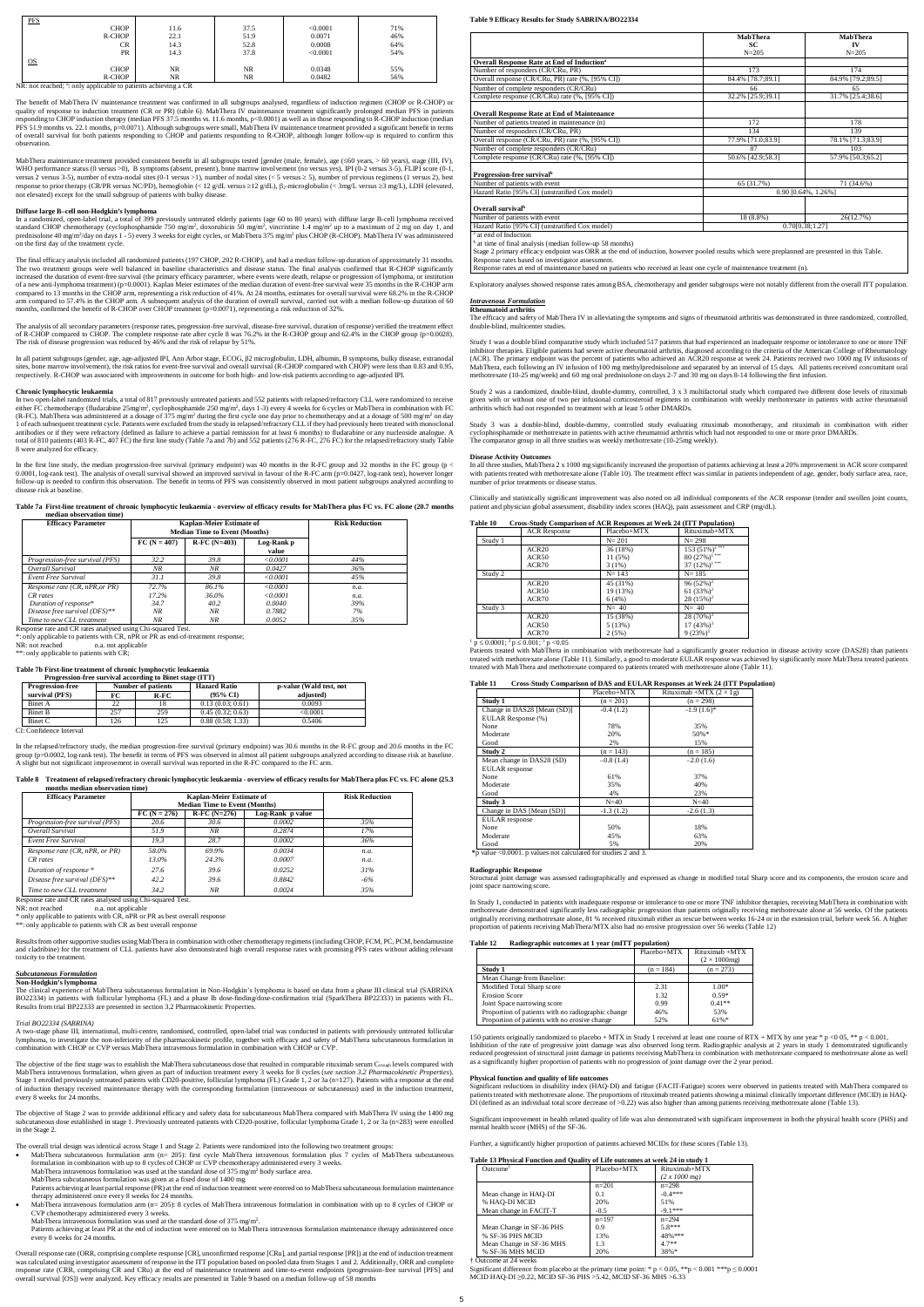### **Laboratory Evaluations**

A total of 54/990 (5.5%) patients with rheumatoid arthritis tested positive for HACA in clinical studies. The emergence of HACA was not associated with clinical deterioration or with an increased risk of reactions to subsequent infusions in these patients.

In rheumatoid factor (RF) positive patients, marked decreases were observed in rheumatoid factor concentrations following treatment with rituximab in all three studies (range 45-64%, Figure 1).

### **Figure 1 Percentage Change in Total RF Concentration Over Time in Study 1 (ITT Population, RF-Positive Patients)**



Plasma total immunoglobulin concentrations, total lymphocytes counts, and white cells generally remained within normal limits following MabThera treatment, with the exception of a transient drop in white cells counts over the first four weeks following therapy. Titers of Ig G antigen specific antibody to mumps, rubella, varicella, tetanus toxoid, influenza and streptococcus pneumococci remained stable over 24 weeks following exposure to MabThera in rheumatoid arthritis patients.

Treatment with MabThera in combination with methotrexate over multiple courses resulted in sustained improvements in the clinical signs and symptoms of RA, as indicated by ACR, DAS28-ESR and EULAR responses which was evident in all patient populations studied (Figure 2). Sustained improvement<br>in physical function as indicated by the HAQ-DI score and the proportion of p

In a multi-center, open-label single-arm trial, 351 patients with moderate-to-severe active RA, who had an inadequate response to at least one TNF inhibitor and were receiving MTX, were to receive 2 courses of MabThera treatment. Patients who were naïve to prior MabThera therapy (n=306) and those who had received 1 to 2 prior courses of rituximab 6-9 months prior to baseline (n=45), were eligible for enrollment.

Effects of rituximab on a variety of biomarkers was evaluated in patients enrolled into Study 3. This substudy evaluated the impact of a single treatment course of rituximab on levels of biochemical markers, including markers of inflammation [Interleukin 6, C Reactive protein, Serum amyloid type A protein,<br>Protein S100 isotypes A8 and A9], autoantibody (RF and anti-cyclic c procollagen 1 N terminal peptide (P1NP). Rituximab treatment, whether as monotherapy or in combination with methotrexate or cyclophophamide reduced the levels of inflammatory markers significantly, relative to methotrexate alone, over the first 24 weeks of follow-up. Levels of markers of bone turnover, osteocalcin and P1NP, increased significantly in the rituximab groups compared to methotrexate alone.

### **Long-term efficacy with Multiple Course Therapy**

**Figure 2: ACR responses for 4 treatment courses (24 weeks after each course (within patient, within visit) in patients with an inadequate response to TNF-inhibitors (n=146)**



### **120-minute infusion rate study (ML25641)**

 $\bm{Subcutaneous Formula}$   $\bm{Formula}$  on increases administration of MabThera subcutaneous 375 mg/m², 625 mg/m² and 800 mg/m² were compared with MabThera intravenous 375 mg/m² in FL patients. Following subcutaneous administration, the absorption of rituximab is slow, reaching maximal<br>concentrations about 3 days after administration. Based on popPK analysis an absol dose proportional over the 375 mg/m<sup>2</sup> to 800 mg/m<sup>2</sup> subcutaneous dose range. Pharmacokinetic parameters such as clearance, distribution volume, and elimination half-life were comparable for both formulations.

Patients received 2 courses of MabThera 2 x 1000mg + MTX treatment with the first course administered on Days 1 and 15 and the second course sixmonths later on Days 168 and 182. The first infusion of the first course (Day 1 infusion) was administered over a 4.25-hour period. The second infusion of the first course (Day 15 infusion) and both infusions in the second course (Day 168 and 182 infusions) were administered over 120 minutes. Any patient experiencing a serious infusion-related reaction (IRR) with any infusion was withdrawn from the study. In this study, an infusion-related reaction (IRR) was defined as any adverse event that occurred during or within 24 hours following the infusion of MabThera and met pre-specified criteria for adverse event terms for IRRs. IRRs were defined as serious if they met one of the following seriousness criteria: fatal, life-threatening, required inpatient hospitalization or prolongation of existing hospitalization, resulted in persistent or significant disability/incapacity, were medically significant.

The median T<sub>max</sub> in the MabThera subcutaneous formulation group was approximately 3 days as compared to the T<sub>max</sub> occurring at or close to the end of the infusion for the intravenous formulation group.

MabThera subcutaneous formulation at a fixed dose of 1400 mg was administered for 6 cycles subcutaneously during induction at 3-weekly intervals, following a first cycle of MabThera intravenous formulation at a dose of 375 mg/m<sup>2</sup>, in previously untreated FL patients in combination with chemotherapy.<br>The serum rituximab C<sub>max</sub> at cycle 7 was similar between the two (29.41) μg/mL for the intravenous and the subcutaneous formulations respectively, with the resulting geometric mean ratio (C<sub>max, SC</sub>/C<sub>max, IV</sub>) of 0.941  $(90\% \text{ CI} \cdot 0.872, 1.015)$ 

The primary objective of this study was to assess the safety of administering the second infusion of the first study course of MabThera over 120 minutes.

The incidence of IRRs at Day 15 was 6.5% (95% CI [4.1%-9.7%]) consistent with the rate observed historically. There were no serious IRRs observed. Data observed for the infusions on Days 168 and 182 (120-minute infusion) demonstrates a low incidence of IRRs, similar to the rate observed historically, with no serious IRRs occurring. (*see section 2.6 Undesirable Effects*)

However, variability in serum levels was large. Rituximab serum concentrations were statistically significantly higher in responding patients than in nonresponding patients just prior to and after the fourth infusion and post-treatment. Serum concentrations were negatively correlated with tumor burden and the number of circulating B cells at baseline. Typically, rituximab was detectable for  $3 - 6$  months after administration of the last infusion

### **3.1.3 Immunogenicity** *Subcutaneous Formulation*

Data from the subcutaneous formulation development program indicate that the formation of anti-rituximab antibodies (HACAs) after subcutaneous<br>administration is comparable with that observed after IV administration. In the anti-rituximab antibodies in the subcutaneous group was low and similar to that observed in the IV group (1.9% IV vs. 2% SC). The incidence of treatmentinduced/enhanced anti-rHuPH20 antibodies was 8% in the IV group compared with 15% in the subcutaneous group, and none of the patients who tested positive for anti-rHuPH20 antibodies tested positive for neutralizing antibodies. The overall proportion of patients found to have anti-rHuPH20 antibodies<br>remained generally constant over the follow-up period in both cohor

### **3.2 Pharmacokinetic Properties 3.2.1 Absorption** *Intravenous Formulation*

Not applicable.

### *Trial BP22333 (SparkThera)*

A two-stage phase Ib trial to investigate the pharmacokinetics, safety and tolerability of MabThera subcutaneous formulation in patients with follicular lymphoma (FL) as part of maintenance treatment.

In stage 2, MabThera subcutaneous formulation at a fixed dose of 1400 mg was administered as subcutaneous injection during maintenance treatment, after at least one cycle of MabThera intravenous formulation at a dose of 375 mg/m<sup>2</sup> to FL patients who had previously responded to MabThera intravenous formulation in induction.

The pharmacokinetics of rituximab were assessed following two IV doses of 500 mg and 1000 mg on Days 1 and 15 in four studies. In all these studies, rituximab pharmacokinetics were dose proportional over the limited dose range studied. Mean Cmax for serum rituximab following first infusion ranged<br>from 157 to 171 µg/ml for 2 x 500 mg dose and ranged from 298 to 341 µg/m

The comparison of predicted median Cmax data for MabThera subcutaneous formulation and intravenous formulation are summarized in Table 14.

Table 14 Trial BP22333 (SparkThera): Absorption – Pharmacokinetic parameters of MabThera SC compared to MabThera IV<br>MabThera subcutaneous MabThera intravenous

|                                                    | Mab Thera subcutaneous | Mab Thera intravenous |
|----------------------------------------------------|------------------------|-----------------------|
| Predicted median $C_{\text{max}}$ (q2m) $\mu$ g/mL | 201                    | 209                   |

| Predicted median $C_{\text{max}}$ (q3m) $\mu$ g/mL | 189 |  |
|----------------------------------------------------|-----|--|

### *Trial BO22334 (SABRINA)*

The pharmacokinetics of rituximab were assessed following two IV doses of 500 mg and 1000 mg upon re-treatment in the second course. Mean Cmax<br>for serum rituximab following first infusion was 170 to 175 µg/ml for 2 x 500 m second infusion, was 207 μg/ml for the 2 x 500 mg dose and ranged from 377 to 386 μg/ml for the 2 x 1000 mg dose. Mean terminal elimination half-life after the second infusion, following the second course, was 19 days for 2 x 500 mg dose and ranged from 21 to 22 days for the 2 x 1000 mg dose. PK parameters for rituximab were comparable over the two treatment courses.

Developmental toxicity studies have been performed in cynomolgus monkeys at doses up to 100 mg/kg (treatment on gestation days 20-50) and have revealed no evidence of toxicity to the foetus due to rituximab. However, dose-dependent pharmacologic depletion of B cells in the lymphoid organs of the foetuses was observed, which persisted post natally and was accompanied by a decrease in IgG level in the newborn animals affected. B cell counts returned to normal in these animals within 6 months of birth and did not compromise the reaction to immunization

### **3.2.2 Distribution and Elimination**

### **Non-Hodgkin's Lymphoma**

### *Intravenous Formulation*

Pharmacokinetic studies performed in a phase I study in which patients (N=15) with relapsed B–cell lymphoma were given single doses of rituximab at 10, 50, 100 or 500 mg/m<sup>2</sup> indicated that serum levels and half-life of rituximab were proportional to dose.

In a cohort of 14 patients among the 166 patients with relapsed or chemoresistant low-grade or follicular non-Hodgkin's lymphoma enrolled in the phase III pivotal trial and given rituximab 375 mg/m<sup>2</sup> as an IV infusion for 4 weekly doses, the mean serum half-life was 76.3 hours (range, 31.5 to 152.6 hours) after the first infusion and 205.8 hours (range, 83.9 to 407.0 hours) after the fourth infusion. The mean C<sub>max</sub> after the first and fourth infusion were 205.6  $\pm$  59.5 µg/ml and 464.7  $\pm$  119.0 µg/ml, respectively. The mean plasma clearance after the first and fourth infusion was 0.0382  $\pm$  0.0182 l/h and 0.0092 ± 0.0033 l/h, respectively.

Prepared infusion solutions of MabThera are stable for 12 hours at room temperature. If necessary, the prepared solutions may be stored in the refrigerator<br>(at  $2 \cdot 8$  °C) and are then chemically stable for up to 24 hours prepared solutions remain sterile.

Distribution and elimination have not been extensively studied in patients with DLCL, but available data indicate that serum levels of rituximab in DLCL patients are comparable to those in patients with low-grade or follicular NHL following treatment with similar doses.

### *Subcutaneous Formulation*

**CONDUCTERT CHOOGET CONDUCTERT CONDUCT** from the BP22333 and BO22334 trials are summarized in Table 15.

**Table 15 Distribution/Elimination - Pharmacokinetic parameters of MabThera subcutaneous compared to MabThera intravenous Trial BP22333 (SparkThera)**

|                                   | Geometric mean Ctrough<br>$(q2m) \mu g/mL$                      | Geometric mean Ctrough<br>$(q3m) \mu g/mL$ | Geometric mean<br>$\mathrm{AUC}\tau_{\mathrm{cycle}\,2\,(q2m)}$<br>$\mu$ g.day/mL | Geometric<br>mean<br>$AUC\tau_{\rm cycle\,2\,(q3m)}$<br>$\mu$ g.day/mL |
|-----------------------------------|-----------------------------------------------------------------|--------------------------------------------|-----------------------------------------------------------------------------------|------------------------------------------------------------------------|
|                                   |                                                                 |                                            |                                                                                   |                                                                        |
| MabThera subcutaneous formulation | 32.2                                                            | 12.1                                       | 5430                                                                              | 5320                                                                   |
| MabThera intravenous formulation  | 25.9                                                            | 10.9                                       | 4012                                                                              | 3947                                                                   |
| Trial BO22334 (SABRINA)           |                                                                 |                                            |                                                                                   |                                                                        |
|                                   | Geometric mean Ctrough values at pre-dose cycle 8<br>$\mu$ g/mL |                                            |                                                                                   | Geometric mean AUC values at cycle 7 µg.day/mL                         |
| MabThera subcutaneous formulation | 134.6                                                           |                                            | 3778.9                                                                            |                                                                        |
| MabThera intravenous formulation  | 83.1                                                            |                                            | 2734.2                                                                            |                                                                        |

In a population pharmacokinetic analysis in 403 follicular lymphoma patients who received subcutaneous and/or intravenous MabThera, single or multiple infusions of MabThera as a single agent or in combination with chemotherapy, the population estimates of nonspecific clearance  $(CL<sub>1</sub>)$ , initial specific clearance (CL2) likely contributed by B cells or tumour burden, and central compartment volume of distribution (V1) were 0.194 L/day, 0.535 L/day, and<br>4.37 L/day, respectively. The estimated median terminal elimination hal 91.2 days). The analysis data set contained 6003 quantifiable samples from 403 patients administered SC and/or IV rituximab in trials BP22333 (3736<br>samples from 277 patients) and BO22334 (2267 samples from 126 patients). T below the quantification limit. There were no missing covariate values except baseline B-cell count. Baseline tumour load was available only in trial BO22334.

### Special populations

In clinical trial BO22334, an effect was observed between body size and exposure ratios reported in cycle 7, between rituximab subcutaneous formulation<br>1400 mg q3w and rituximab intravenous formulation 375 mg/m2 q3w with C BSA, respectively (low BSA  $\leq$  1.70 m<sup>2</sup>; 1.70 m<sup>2</sup> < medium BSA < 1.90 m<sup>2</sup>; high BSA < 1.90 m<sup>2</sup>). The corresponding AUCt ratios were 1.66, 1.17 and 1.32.

There was no evidence of clinically relevant dependencies of rituximab pharmacokinetics on age and sex.

Anti-rituximab antibodies were detected in only 13 patients and did not result in any clinically relevant increase in steady-state clearance.

### **Chronic Lymphocytic Leukaemia**

Intravenous Formulation<br>Rituximab was administered as an IV infusion at a first-cycle dose of 375 mg/m<sup>2</sup> increased to 500 mg/m<sup>2</sup> each cycle for 5 doses in combination with fludarabine and cyclophosphamide in CLL patients. The mean C<sub>max</sub> (N=15) was 408  $\mu$ g/mL (range, 97 – 764  $\mu$ g/mL) after the fifth 500 mg/ m<sup>2</sup> infusion.

### **Rheumatoid Arthritis** *Intravenous Formulation*

Following two intravenous infusions of rituximab at a dose of 1000 mg, two weeks apart, the mean terminal half-life was 20.8 days (range, 8.58 to 35.9 days), mean systemic clearance was 0.23 L/day (range, 0.091 to 0.67 L/day), and mean steady-state distribution volume was 4.6 L (range, 1.7 to 7.51 L). Population pharmacokinetic analysis of the same data gave similar mean values for systemic clearance and half-life, 0.26 L/day and 20.4 days, respectively.<br>Population pharmacokinetic analysis revealed that BSA and g pharmacokinetic parameters. After adjusting for BSA, male subjects had a larger volume of distribution and a faster clearance than female subjects. The gender- related pharmacokinetic differences are not considered to be clinically relevant and dose adjustment is not required.

Following second infusion, mean Cmax ranged from 183 to 198 μg/ml for the 2 × 500 mg dose and ranged from 355 to 404 μg/ml for the 2 × 1000 mg dose. Mean terminal elimination half-life ranged from 15 to 16 days for the 2 x 500 mg dose group and 17 to 21 days for the 2 × 1000 mg dose group. Mean Cmax was 16 to 19% higher following second infusion compared to the first infusion for both doses.

## **3.2.3 Pharmacokinetics in Special Populations** No pharmacokinetic data are available in patients with hepatic or renal impairment.

## **3.3 Nonclinical Safety**

### **3.3.1 Other**

*Subcutaneous Formulation* Rituximab has shown to be highly specific to the CD20 antigen on B cells. Toxicity studies in cynomolgus monkeys have shown no other effect than the expected pharmacological depletion of B cells in peripheral blood and in lymphoid tissue.

Standard tests to investigate mutagenicity have not been carried out, since such tests are not relevant for this molecule. No long-term animal studies have been performed to establish the carcinogenic potential of rituximab.

Specific studies to determine the effects of rituximab or rHuPH20 on fertility have not been performed. In general toxicity studies in cynomolgus monkeys no deleterious effects on reproductive organs in males or females were observed. Additionally, no effects on semen quality were shown for rHuPH20.

In embryofetal developmental studies in mice, rHuPH20 caused reduced fetal weight and loss of implantations at systemic exposures sufficiently in excess of human therapeutic exposure.

There is no evidence of dysmorphogenesis (i.e. teratogenesis) resulting from systemic exposure to rHuPH20.

### **4. PHARMACEUTICAL PARTICULARS**

### **4.1 Storage**

*Intravenous and Subcutaneous Formulation* This medicine should not be used after the expiry date (EXP) shown on the pack.

### *Intravenous Formulation*

vials at  $2 - 8$  °C. Protect vials from direct sunlight

From a microbiological point of view, the prepared infusion solution should be used immediately. If not used immediately, in-use storage times and conditions prior to use are the responsibility of the user and would normally not be longer than 24 hours at  $2^{\circ}C - 8^{\circ}C$ , unless dilution has taken place in controlled and validated aseptic conditions.

### *Subcutaneous Formulation*

Store in a refrigerator (2 °C – 8 °C). Keep the container in the outer carton in order to protect from light.

Once transferred from the vial into the syringe, the solution of MabThera subcutaneous formulation is physically and chemically stable for 48 hours at 2°C – 8°C and subsequently for 8 hours at 30°C in diffuse daylight.

From a microbiological point of view, the product should be used immediately. If not used immediately, preparation should take place in controlled and validated aseptic conditions. In-use storage times and conditions prior to use are the responsibility of the user.

### **4.2 Special Instructions for Use, Handling and Disposal**

*Intravenous Formulation* Use sterile needle and syringe to prepare MabThera. Withdraw the required amount of MabThera under aseptic conditions and dilute to a calculated rituximab concentration of 1-4 mg/ml in an infusion bag containing sterile, non-pyrogenic, 0.9% aqueous saline solution or 5% aqueous dextrose solution.<br>To mix the solution, gently invert the bag to avoid foaming. Case mus does not contain any anti-microbial preservative or bacteriostatic agents, aseptic technique must be observed. Parenteral medications should be inspected visually for particulate matter or discoloration prior to administration.

Prepared infusion solutions of MabThera are stable for 12 hours at room temperature. If necessary, the prepared solutions may be stored in the refrigerator

(at 2 - 8 °C) and are then chemically stable for up to 24 hours.

### *Incompatibilities*

No incompatibilities between MabThera IV and polyvinyl chloride or polyethylene bags or infusion sets have been observed.

*Subcutaneous Formulation* Once transferred from the vial into the syringe, the solution of MabThera subcutaneous formulation is physically and chemically stable for 48 hours at 2°C – 8°C and subsequently for 8 hours at 30°C in diffuse daylight.

MabThera SC is provided in sterile, preservative-free, non-pyrogenic, single use vials. Use a sterile needle and syringe to prepare MabThera.

### *Incompatibilities*

No incompatibilities between MabThera subcutaneous formulation and polypropylene or polycarbonate syringe material or stainless steel transfer and injection needles and polyethylene Luer cone stoppers have been observed.

### **4.3 Nature and contents of container**

### *Intravenous Formulation*

### **100mg/10ml**

Colourless type I glass vial with butyl rubber stopper, containing 10ml/vial of rituximab Each carton contains two vials

### **500mg/50ml**

Colourless type I glass vial with butyl rubber stopper, containing 50ml/vial of rituximab. Each carton contains one vial.

### *Subcutaneous Formulation*

Colourless type I glass vial with butyl rubber stopper with aluminium over seal and a pink plastic flip-off disk, containing 1400 mg/11.7 mL of rituximab. Each carton contains one vial.

### *Intravenous and Subcutaneous Formulation*

### *Disposal of unused/expired medicines*

The release of pharmaceuticals in the environment should be minimized. Medicines should not be disposed of via wastewater and disposal through household waste should be avoided. Use established "collection systems", if available in your location.

The following points should be strictly adhered to regarding the use and disposal of syringes and other medicinal sharps: